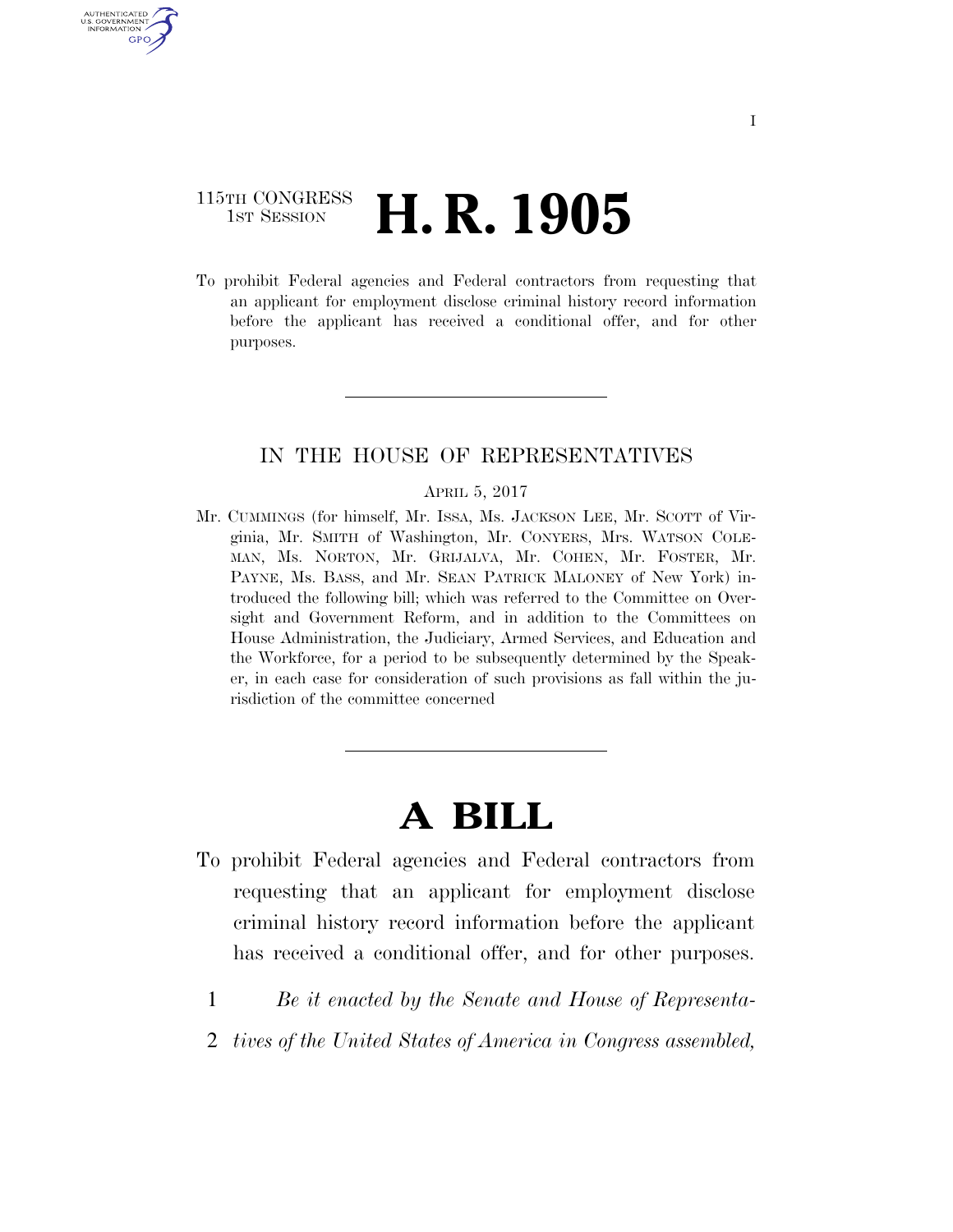## 1 **SECTION 1. SHORT TITLE.**

 This Act may be cited as the ''Fair Chance to Com- pete for Jobs Act of 2017'' or the ''Fair Chance Act''. **SEC. 2. PROHIBITION ON CRIMINAL HISTORY INQUIRIES PRIOR TO CONDITIONAL OFFER FOR FED- ERAL EMPLOYMENT.**  (a) IN GENERAL.—Subpart H of part III of title 5, United States Code, is amended by adding at the end the following:

## 10 **"CHAPTER 92-PROHIBITION ON CRIMI-**

## 11 **NAL HISTORY INQUIRIES PRIOR TO**  12 **CONDITIONAL OFFER**

''Sec.

''9201. Definitions.

- ''9202. Limitations on requests for criminal history record information.
- ''9203. Agency policies; complaint procedures.
- ''9204. Adverse action.
- ''9205. Procedures.
- ''9206. Rules of construction.

### 13 **''§ 9201. Definitions**

| 14 | "In this chapter—                                  |
|----|----------------------------------------------------|
| 15 | $\lq(1)$ the term 'agency' means 'Executive agen-  |
| 16 | cy' as such term is defined in section 105 and in- |
| 17 | cludes—                                            |
| 18 | "(A) the United States Postal Service and          |
| 19 | the Postal Regulatory Commission; and              |
| 20 | $\lq\lq$ the Executive Office of the President;    |
| 21 | $\lq(2)$ the term 'appointing authority' means an  |
| 22 | employee in the executive branch of the Government |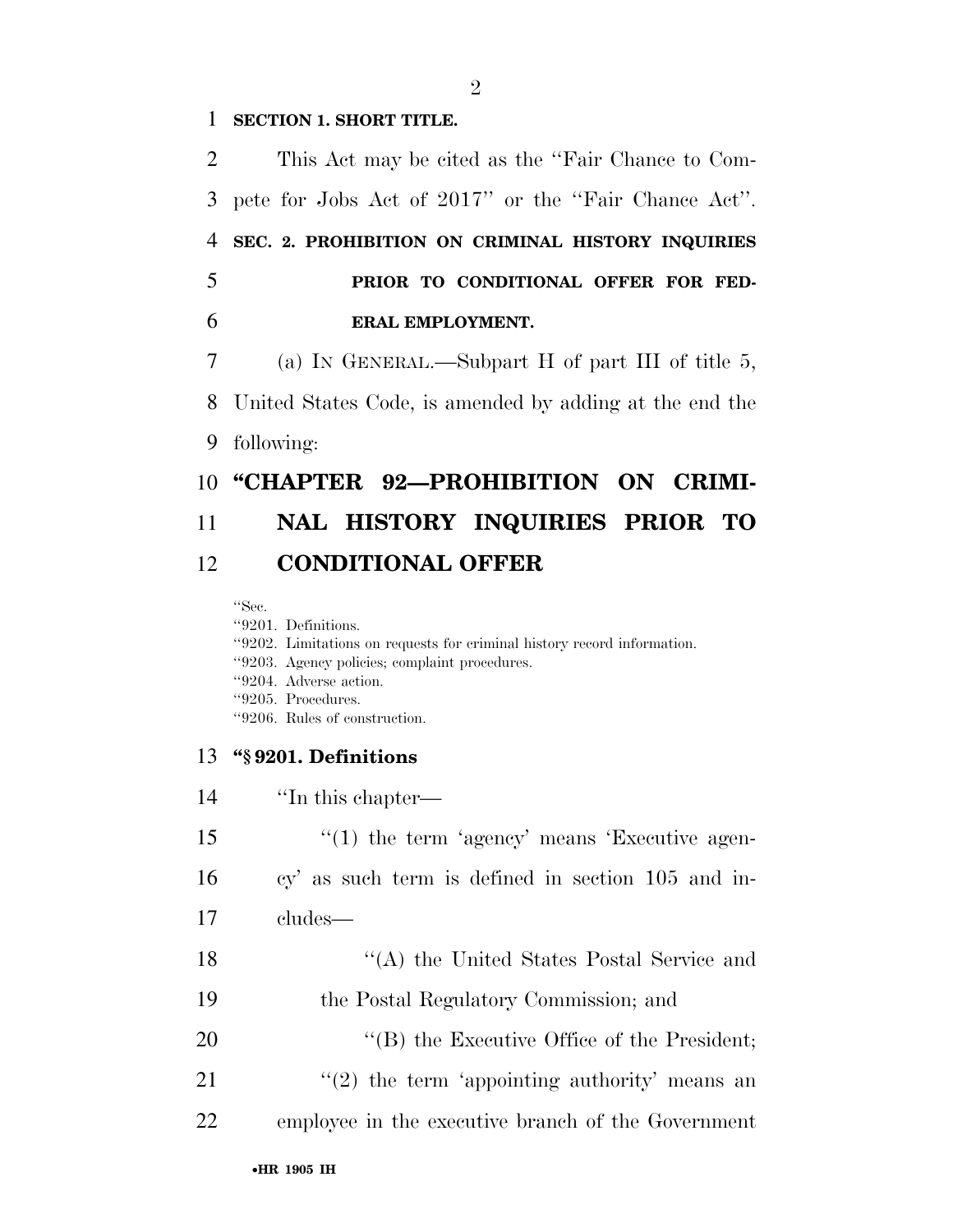| $\mathbf{1}$   | of the United States that has authority to make ap-          |
|----------------|--------------------------------------------------------------|
| $\overline{2}$ | pointments to positions in the civil service;                |
| 3              | $\cdot\cdot$ (3) the term 'conditional offer' means an offer |
| $\overline{4}$ | of employment in a position in the civil service that        |
| 5              | is conditioned upon the results of a criminal history        |
| 6              | inquiry;                                                     |
| 7              | $\cdot$ (4) the term 'criminal history record informa-       |
| 8              | $\text{tion}'$                                               |
| 9              | "(A) except as provided in subparagraph                      |
| 10             | (B), has the meaning given the term in section               |
| 11             | 9101(a);                                                     |
| 12             | "(B) includes any information described in                   |
| 13             | the first sentence of section $9101(a)(2)$ that has          |
| 14             | been sealed or expunged pursuant to law; and                 |
| 15             | "(C) includes information collected by a                     |
| 16             | criminal justice agency, relating to an act or al-           |
| 17             | leged act of juvenile delinquency, that is analo-            |
| 18             | gous to criminal history record information (in-             |
| 19             | cluding such information that has been sealed                |
| 20             | or expunged pursuant to law); and                            |
| 21             | $\lq(5)$ the term 'suspension' has the meaning               |
| 22             | given the term in section 7501.                              |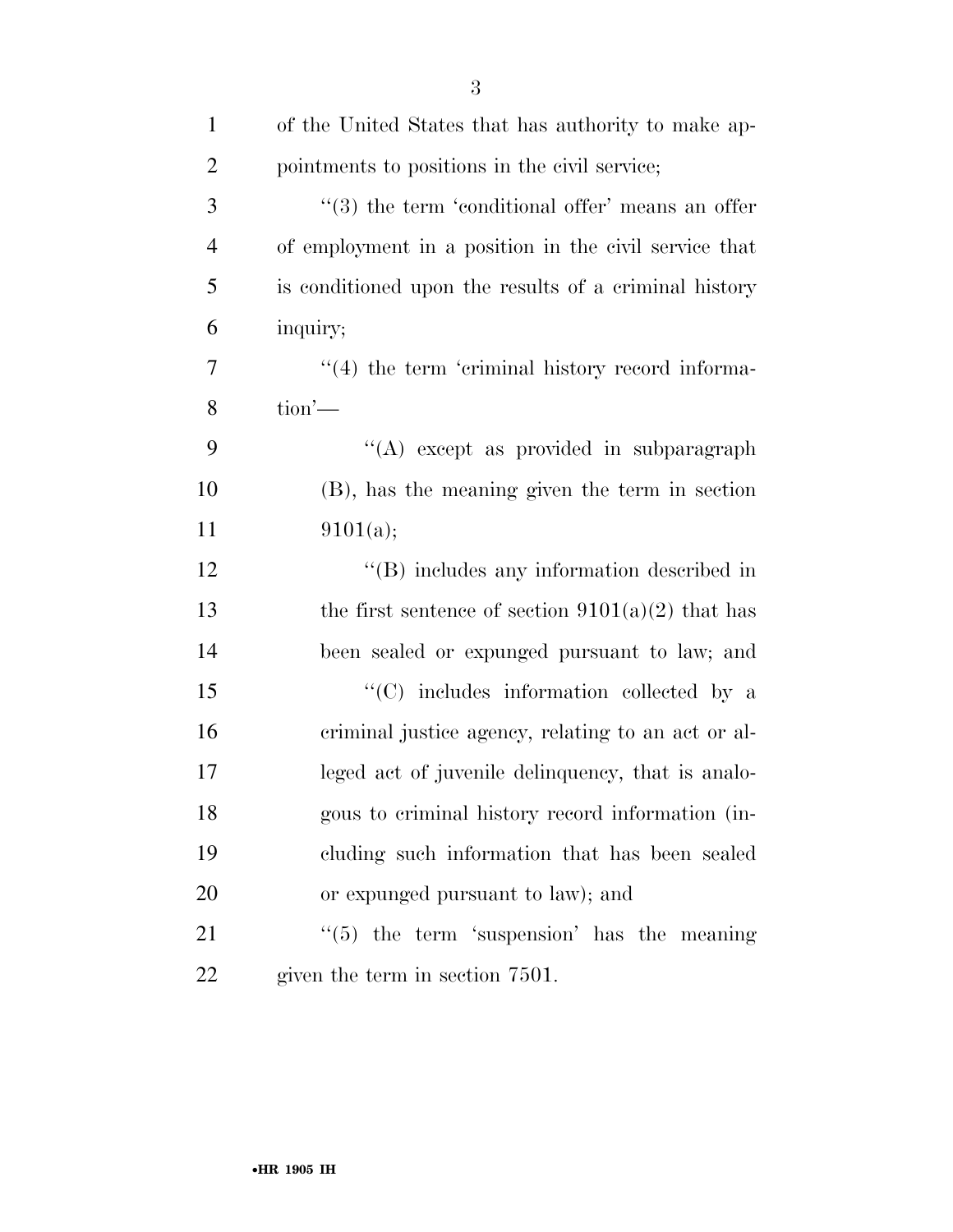''(a) INQUIRIES PRIOR TO CONDITIONAL OFFER.— Except as provided in subsections (b) and (c), an employee of an agency may not request, in oral or written form (in- cluding through the Declaration for Federal Employment (Office of Personnel Management Optional Form 306), or any similar successor form), including through the USAJOBS internet website or any other electronic means, that an applicant for an appointment to a position in the civil service disclose criminal history record information regarding the applicant before the appointing authority extends a conditional offer to the applicant.

 ''(b) OTHERWISE REQUIRED BY LAW.—The prohibi- tion under subsection (a) shall not apply with respect to an applicant for a position in the civil service if consider- ation of criminal history record information prior to a con- ditional offer with respect to the position is otherwise re-quired by law.

20 "'(c) EXCEPTION FOR CERTAIN POSITIONS.—The prohibition under subsection (a) shall not apply with re- spect to an applicant for an appointment to a position—  $\frac{1}{2}$  (1) that requires a determination of eligibility described in clause (i), (ii), or (iii) of section  $9101(b)(1)(A);$  or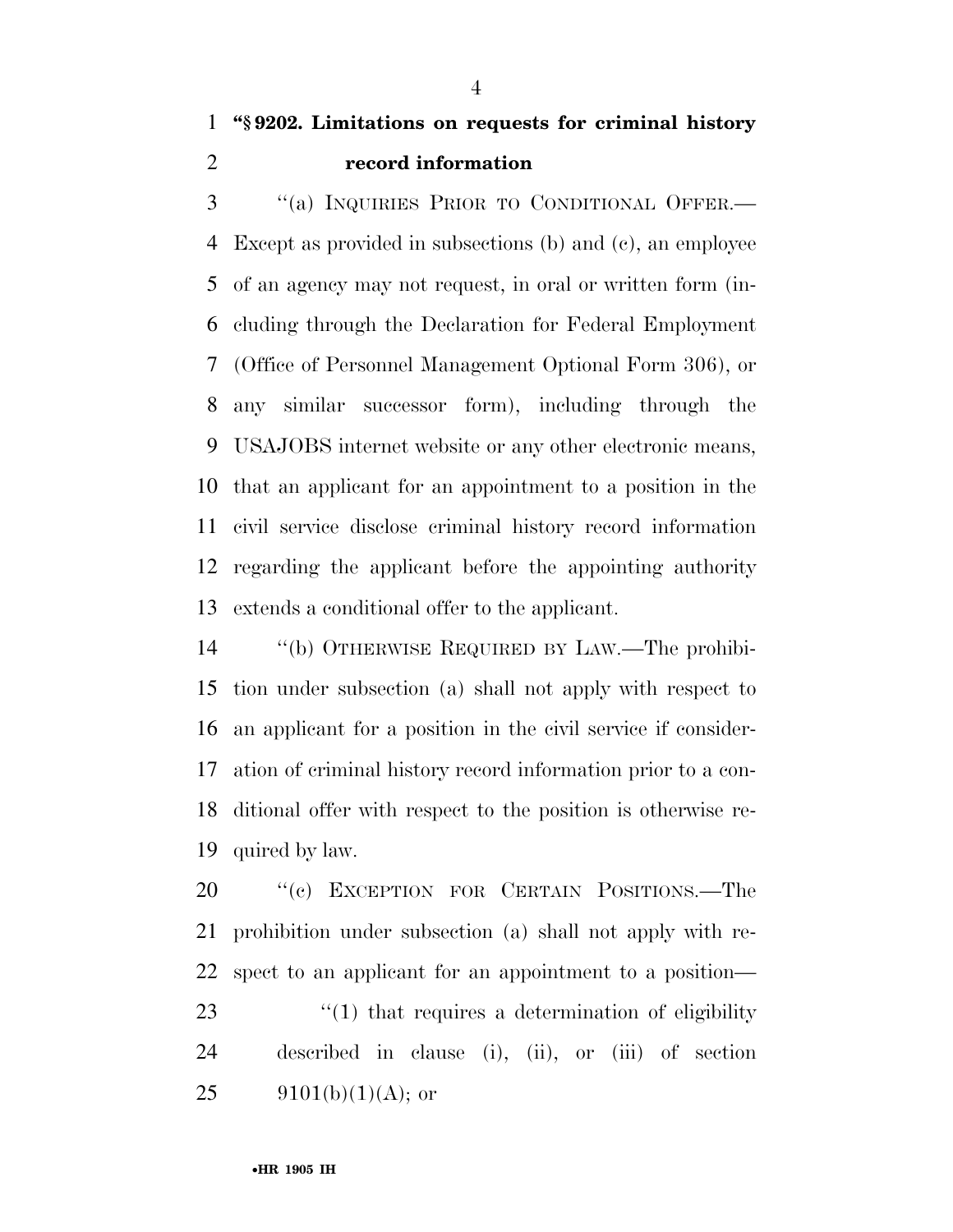| $\mathbf{1}$   | "(2) as a Federal law enforcement officer (as             |
|----------------|-----------------------------------------------------------|
| $\overline{2}$ | defined in section $115(c)$ of title 18).                 |
| 3              | "§9203. Agency policies; complaint procedures             |
| $\overline{4}$ | "The Director of the Office of Personnel Manage-          |
| 5              | ment shall-                                               |
| 6              | $"(1)$ develop, implement, and publish a policy to        |
| 7              | assist employees of agencies in complying with sec-       |
| 8              | tion 9202 and the regulations issued pursuant to          |
| 9              | such section; and                                         |
| 10             | $(2)$ establish and publish procedures under              |
| 11             | which an applicant for an appointment to a position       |
| 12             | in the civil service may submit a complaint, or any       |
| 13             | other information, relating to compliance by an em-       |
| 14             | ployee of an agency with section 9202.                    |
| 15             | "§9204. Adverse action                                    |
| 16             | "(a) FIRST VIOLATION.—If the Director of the Office       |
| 17             | of Personnel Management determines, after notice and an   |
| 18             | opportunity for a hearing on the record, that an employee |

 ''(1) issue to the employee a written warning that includes a description of the violation and the additional penalties that may apply for subsequent violations; and

of an agency has violated section 9202, the Director

shall—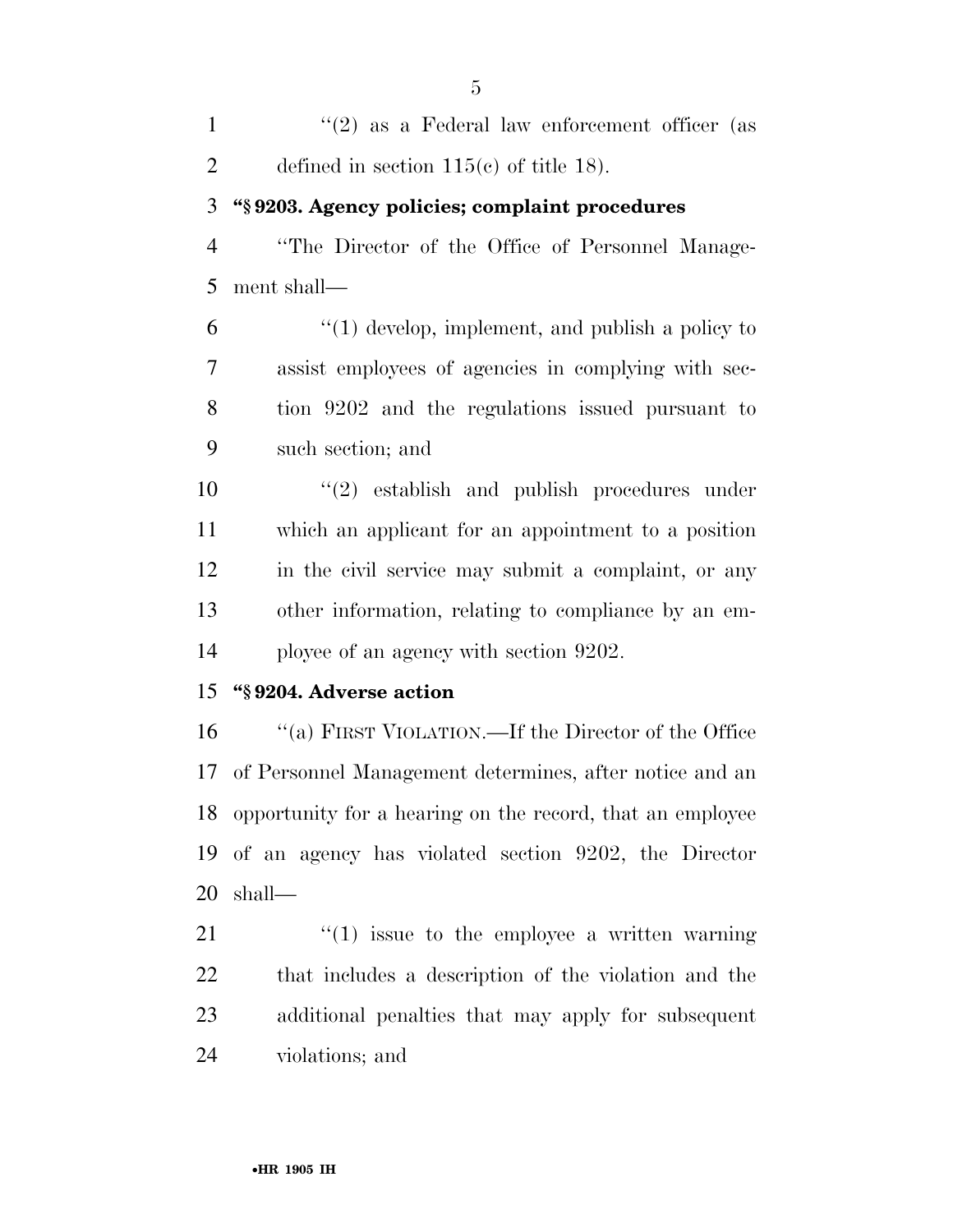| $\mathbf{1}$   | $\lq(2)$ file such warning in the employee's official       |
|----------------|-------------------------------------------------------------|
| $\overline{2}$ | personnel record file.                                      |
| 3              | "(b) SUBSEQUENT VIOLATIONS.—If the Director of              |
| 4              | the Office of Personnel Management determines, after no-    |
| 5              | tice and an opportunity for a hearing on the record, that   |
| 6              | an employee that was subject to subsection (a) has com-     |
| 7              | mitted a subsequent violation of section 9202, the Director |
| 8              | may take the following action:                              |
| 9              | $\lq(1)$ For a second violation, suspension of the          |
| 10             | employee for a period of not more than 7 days.              |
| 11             | $\lq(2)$ For a third violation, suspension of the           |
| 12             | employee for a period of more than 7 days.                  |
| 13             | $\lq(3)$ For a fourth violation—                            |
| 14             | $\lq\lq$ suspension of the employee for a pe-               |
| 15             | riod of more than 7 days; and                               |
| 16             | $\lq\lq (B)$ a civil penalty against the employee           |
| 17             | in an amount that is not more than $$250$ .                 |
| 18             | $\lq(4)$ For a fifth violation—                             |
| 19             | "(A) suspension of the employee for a pe-                   |
| 20             | riod of more than 7 days; and                               |
| 21             | $\lq\lq$ (B) a civil penalty against the employee           |
| 22             | in an amount that is not more than \$500.                   |
| 23             | $\lq(5)$ For any subsequent violation—                      |
| 24             | $\lq\lq$ suspension of the employee for a pe-               |
| 25             | riod of more than 7 days; and                               |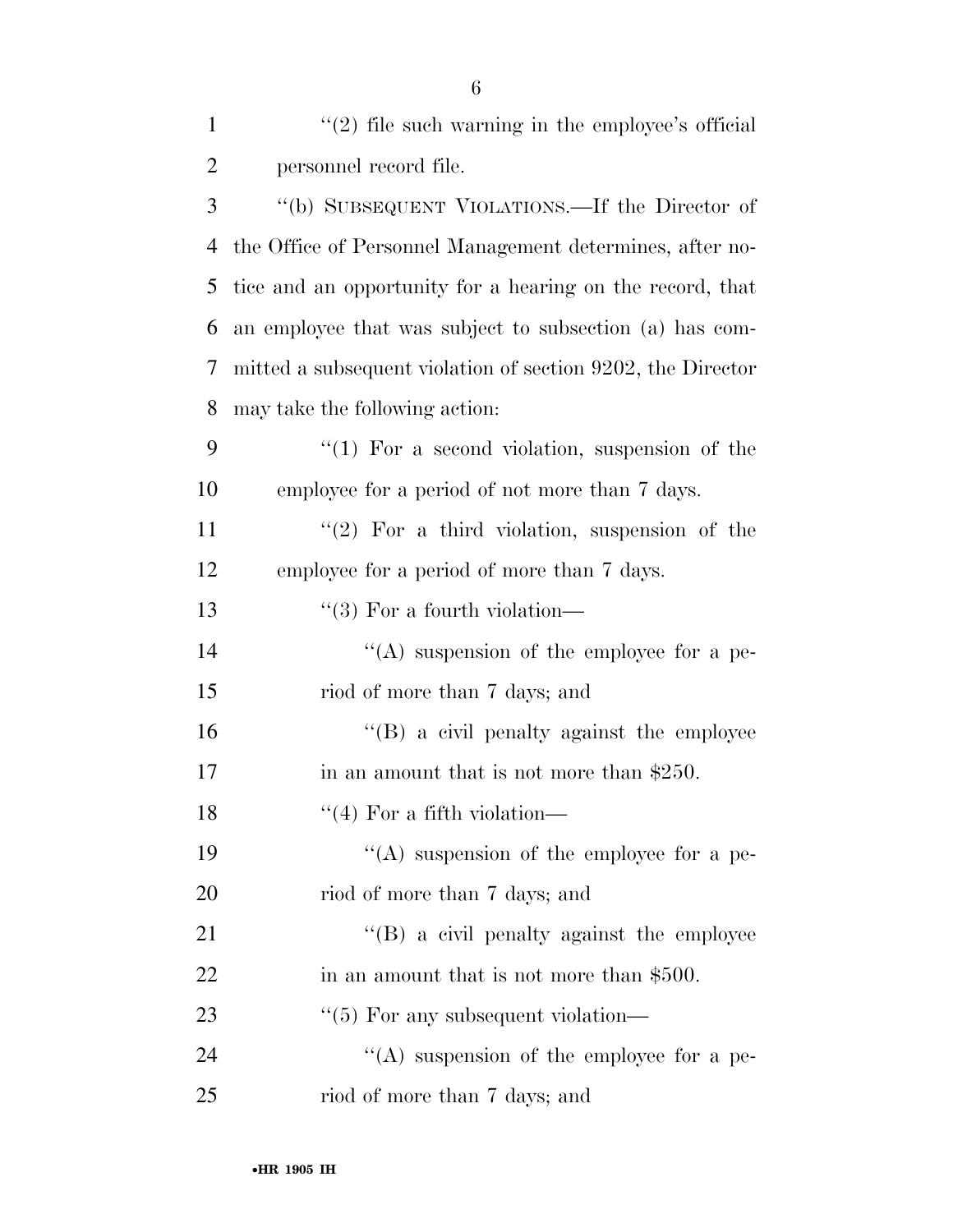1 ''(B) a civil penalty against the employee 2 in an amount that is not more than \$1,000.

## **''§ 9205. Procedures**

 ''(a) APPEALS.—The Director of the Office of Per- sonnel Management shall by rule establish procedures pro- viding for an appeal from any adverse action taken under section 9204 by not later than 30 days after the date of the action.

 ''(b) APPLICABILITY OF OTHER LAWS.—An adverse action taken under section 9204 (including a determina- tion in an appeal from such an action under subsection (a) of this section) shall not be subject to—

13 ''(1) the procedures under chapter 75; or

14  $(2)$  except as provided in subsection (a) of this section, appeal or judicial review.

### **''§ 9206. Rules of construction**

''Nothing in this chapter may be construed to—

18 ''(1) authorize any officer or employee of an agency to request the disclosure of information de- scribed under subparagraphs (B) and (C) of section  $9201(4)$ ; or

22  $\frac{u(2)}{2}$  create a private right of action for any person.''.

(b) REGULATIONS; EFFECTIVE DATE.—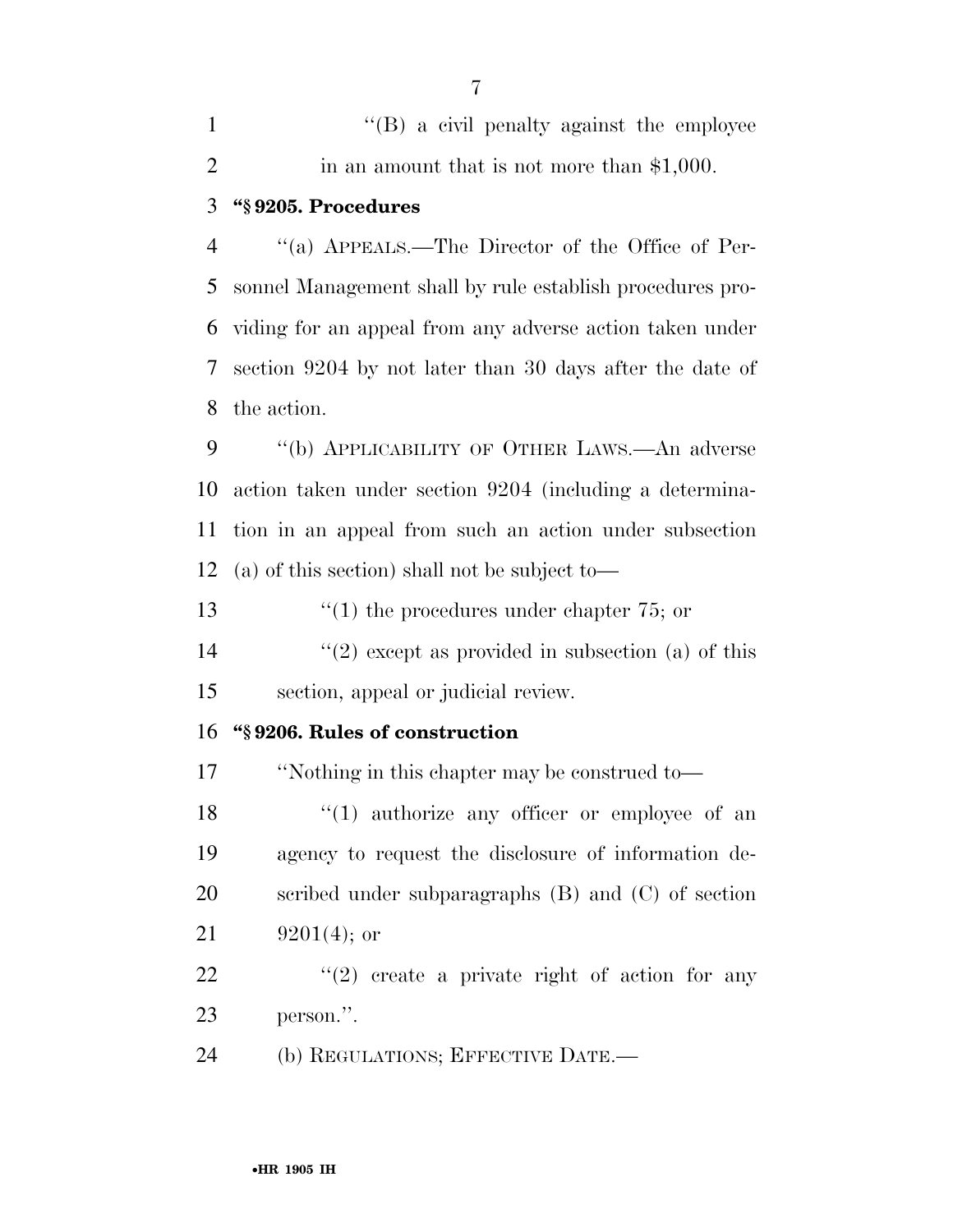| $\mathbf{1}$   | (1) REGULATIONS.—Not later than 1 year after                 |
|----------------|--------------------------------------------------------------|
| $\overline{2}$ | the date of enactment of this Act, the Director of           |
| 3              | the Office of Personnel Management shall issue such          |
| 4              | regulations as are necessary to carry out chapter 92         |
| 5              | of title 5, United States Code (as added by this             |
| 6              | Act).                                                        |
| 7              | (2) EFFECTIVE DATE.—Section $9202$ of title 5,               |
| 8              | United States Code (as added by this Act), shall             |
| 9              | take effect on the date that is 2 years after the date       |
| 10             | of enactment of this Act.                                    |
| 11             | (c) TECHNICAL AND CONFORMING AMENDMENT.                      |
| 12             | The table of chapters for part III of title 5, United States |
|                |                                                              |
| 13             | Code, is amended by inserting after the item relating to     |
| 14             | chapter 91 the following:                                    |
|                | "92. Prohibition on criminal history inquiries prior to      |
| 15             | (d) APPLICATION TO LEGISLATIVE BRANCH.—                      |
| 16             | (1) IN GENERAL.—The Congressional Account-                   |
| 17             | ability Act of $1995$ (2 U.S.C. 1301 et seq.) is             |
| 18             | amended—                                                     |
| 19             | (A) in section 102(a) $(2 \text{ U.S.C. } 1302(a)),$         |
| 20             | by adding at the end the following:                          |
| 21             | $(12)$ Section 9202 of title 5, United States                |
| <u>22</u>      | $Code.$ ";                                                   |
| 23             | $(B)$ by redesignating section 207 (2 U.S.C.                 |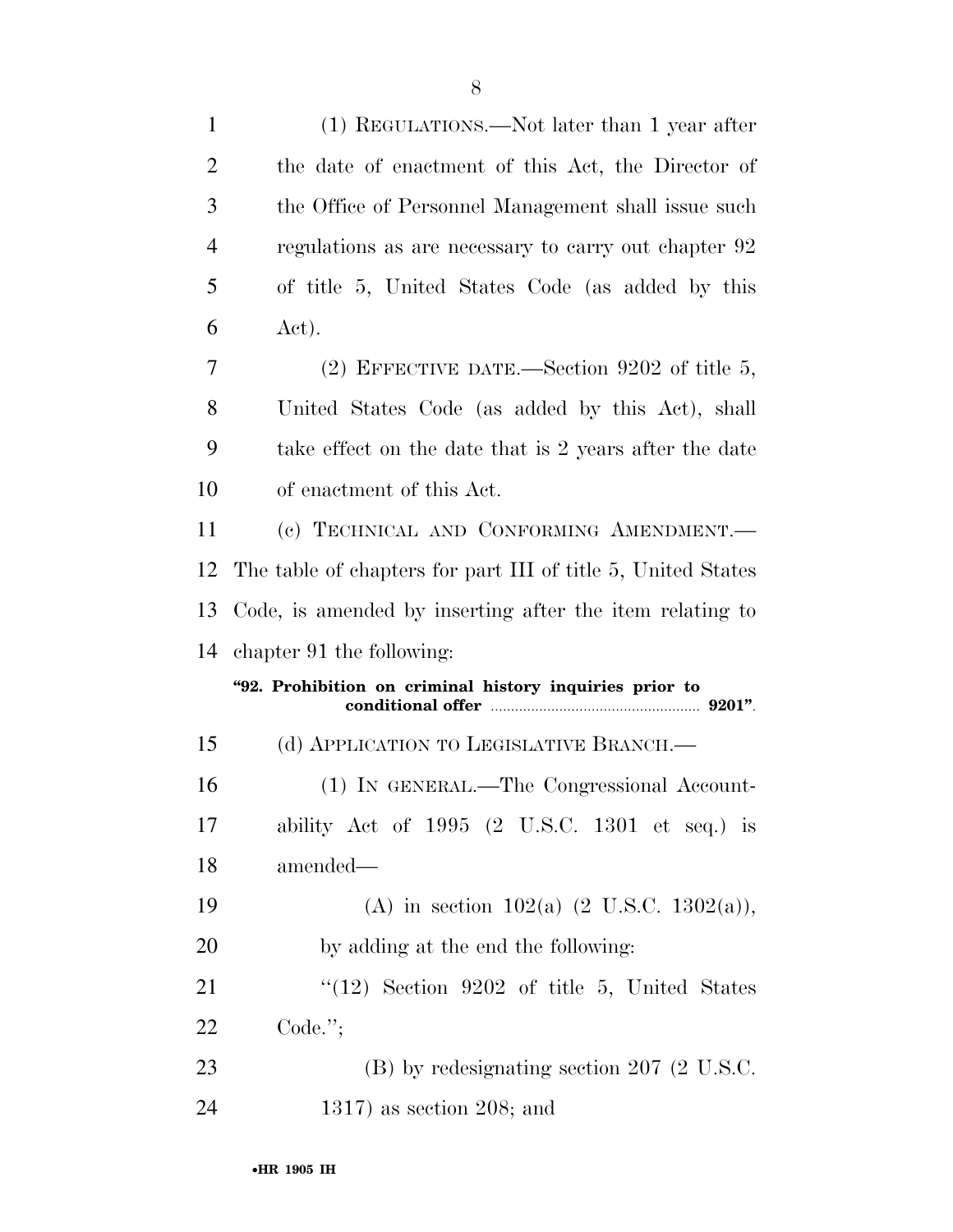| 1              | $(C)$ by inserting after section 206 $(2)$                     |
|----------------|----------------------------------------------------------------|
| 2              | U.S.C. 1316) the following new section:                        |
| 3              | "SEC. 207. RIGHTS AND PROTECTIONS RELATING TO CRIMI-           |
| $\overline{4}$ | <b>NAL HISTORY INQUIRIES.</b>                                  |
| 5              | "(a) DEFINITIONS.—In this section, the terms 'agen-            |
|                | 6 cy', 'criminal history record information', and 'suspension' |
|                | 7 have the meanings given the terms in section 9201 of title   |
|                | 8 5, United States Code, except as otherwise modified by       |
| 9              | this section.                                                  |
| 10             | "(b) RESTRICTIONS ON CRIMINAL HISTORY INQUIR-                  |
| 11             | IES.                                                           |
| 12             | $\lq(1)$ In GENERAL.—                                          |

13 "(A) IN GENERAL.—Except as provided in subparagraph (B), an employee of an employing office may not request that an applicant for em- ployment as a covered employee disclose crimi- nal history record information if the request would be prohibited under section 9202 of title 5, United States Code, if made by an employee of an agency.

21 "(B) CONDITIONAL OFFER.—For purposes of applying section 9202 of title 5, United States Code, under subparagraph (A), a ref- erence in such section to a conditional offer in such section shall be considered to be an offer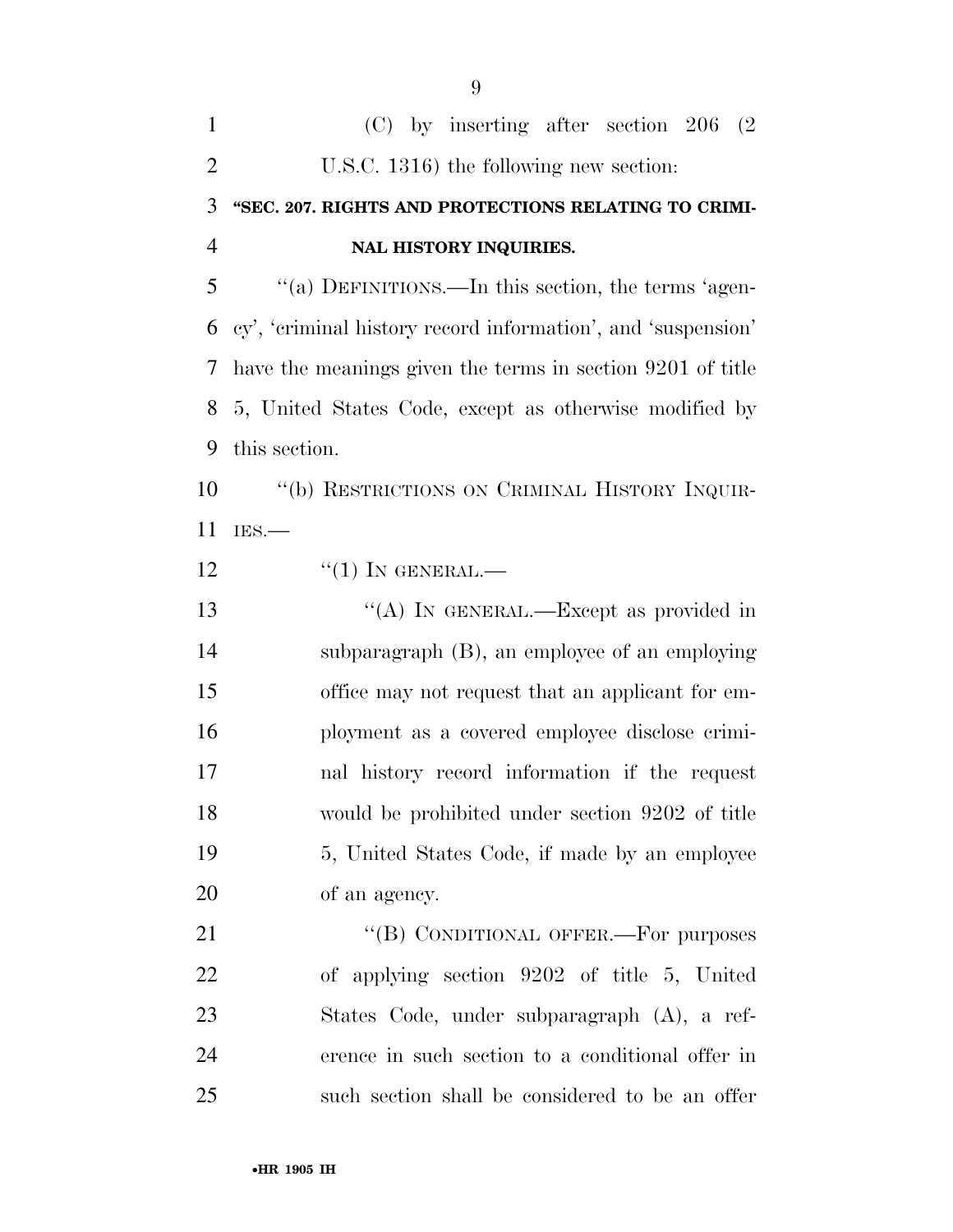of employment to a covered employee that is conditioned upon the results of a criminal his-tory inquiry.

4 "(2) RULES OF CONSTRUCTION.—The provi- sions of section 9206 of title 5, United States Code, shall apply to employing offices, consistent with reg-ulations issued under subsection (d).

 $\frac{8}{(e)}$  REMEDY.—

9 "(1) In GENERAL.—The remedy for a violation of subsection (b)(1) shall be such remedy as would be appropriate if awarded under section 9204 of title 5, United States Code, if the violation had been committed by an employee of an agency, consistent with regulations issued under subsection (d), except that the reference in that section to a suspension shall be considered to be a suspension with the level of compensation provided for a covered employee who is taking unpaid leave under section 202.

 ''(2) PROCESS FOR OBTAINING RELIEF.—An applicant for employment as a covered employee who alleges a violation of subsection (b)(1) may rely on the provisions of title IV (other than sections 404(2), 407, and 408), consistent with regulations issued under subsection (d).

25 "(d) REGULATIONS TO IMPLEMENT SECTION.—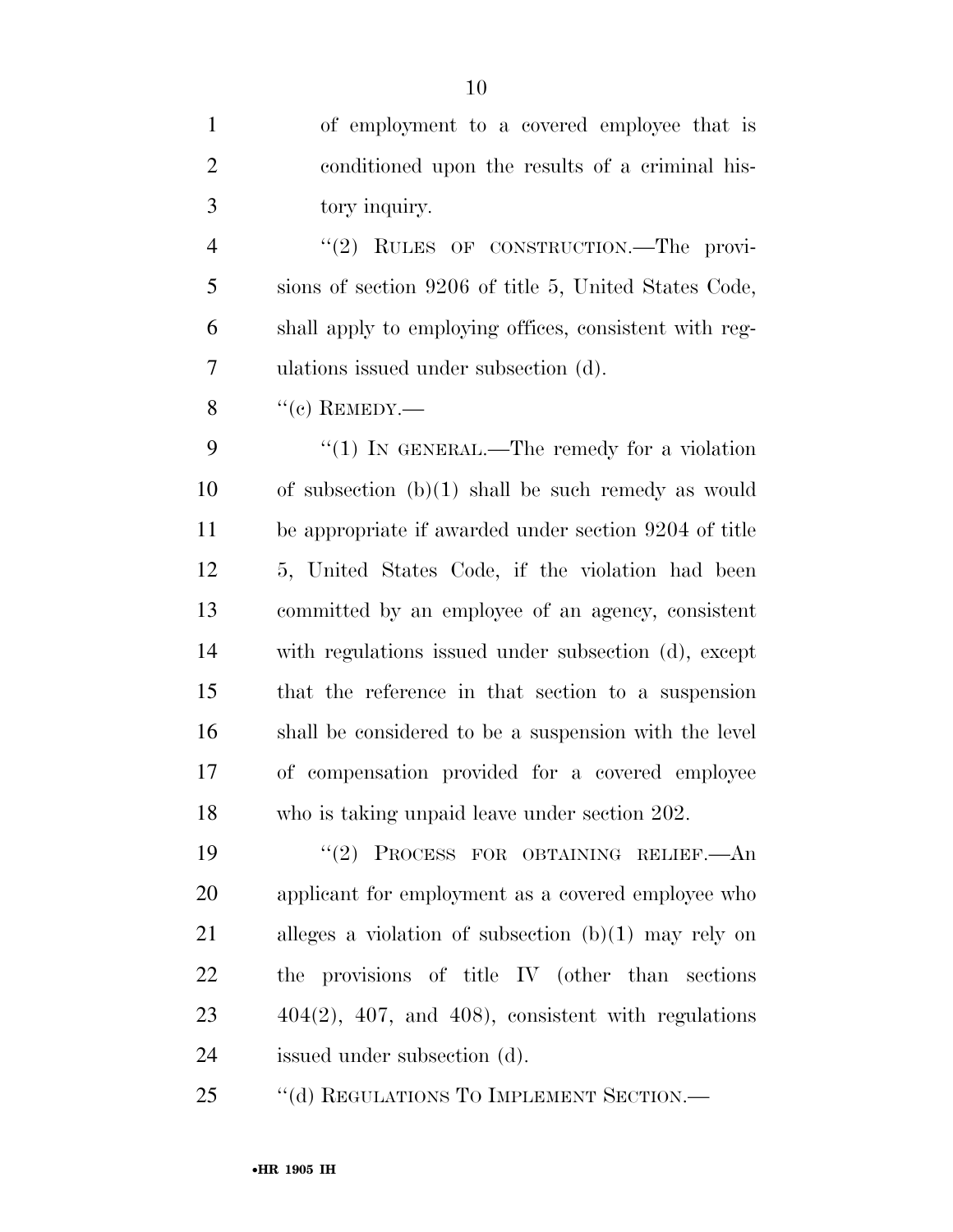1 "(1) In GENERAL.—Not later than 18 months after the date of enactment of the Fair Chance to Compete for Jobs Act of 2017, the Board shall, pur- suant to section 304, issue regulations to implement this section.

6 "(2) PARALLEL WITH AGENCY REGULATIONS.— The regulations issued under paragraph (1) shall be the same as substantive regulations issued by the Director of the Office of Personnel Management under section 2(b)(1) of the Fair Chance to Com- pete for Jobs Act of 2017 to implement the statu- tory provisions referred to in subsections (a) through (c) except to the extent that the Board may deter- mine, for good cause shown and stated together with the regulation, that a modification of such regula- tions would be more effective for the implementation of the rights and protections under this section.

 $"$ (e) EFFECTIVE DATE.—Section  $102(a)(12)$  and subsections (a) through (c) shall take effect on the date on which section 9202 of title 5, United States Code, ap-plies with respect to agencies.''.

22 (2) CLERICAL AMENDMENT.—The table of con-tents of such Act is amended—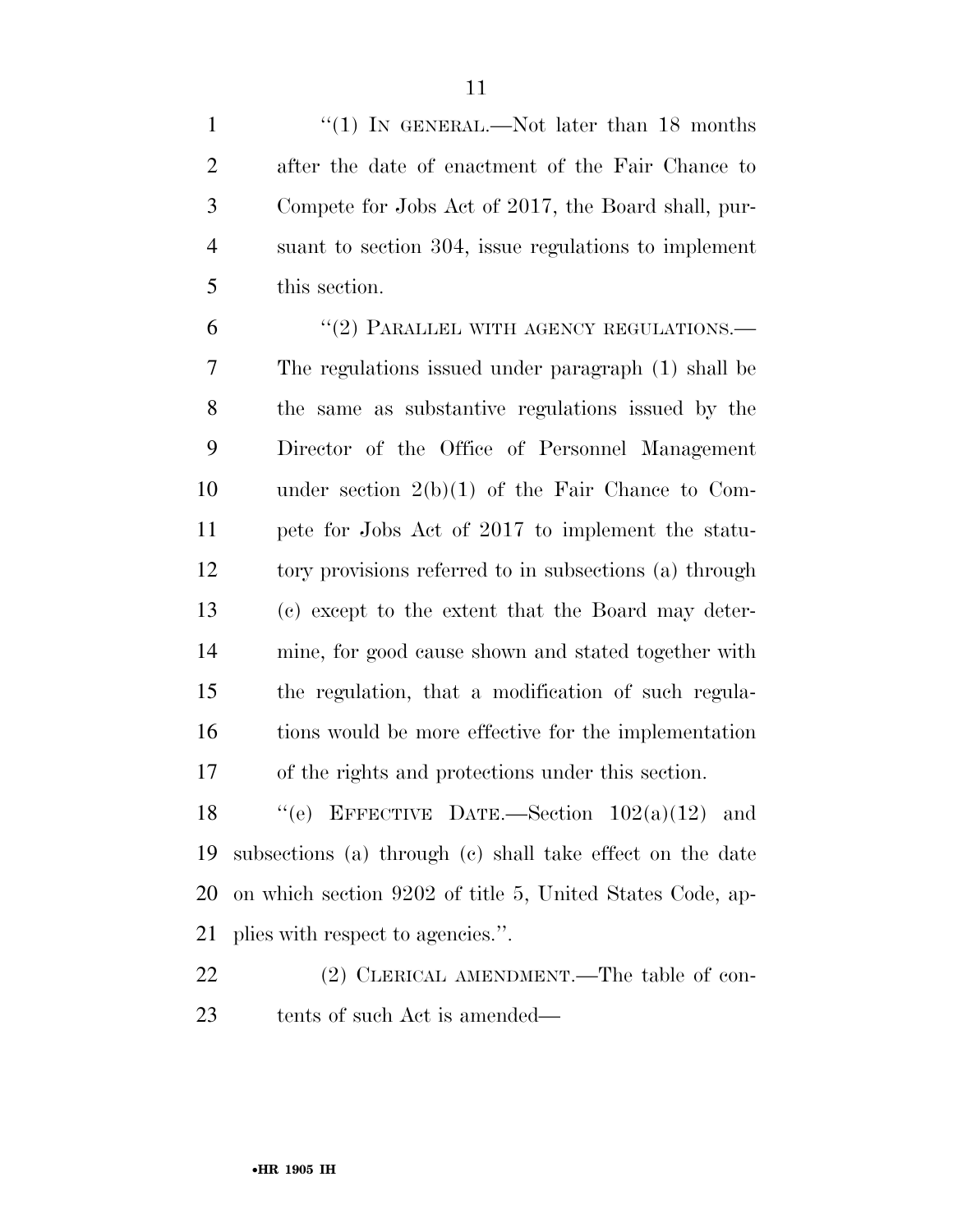| $\mathbf{1}$   | (A) by redesignating the item relating to                                   |
|----------------|-----------------------------------------------------------------------------|
| $\overline{2}$ | section $207$ as the item relating to section $208$ ;                       |
| 3              | and                                                                         |
| $\overline{4}$ | (B) by inserting after the item relating to                                 |
| 5              | section 206 the following new item:                                         |
|                | "Sec. 207. Rights and protections relating to criminal history inquiries.". |
| 6              | (e) APPLICATION TO JUDICIAL BRANCH.—                                        |
| 7              | (1) IN GENERAL.—Section 604 of title 28,                                    |
| 8              | United States Code, is amended by adding at the                             |
| 9              | end the following:                                                          |
| 10             | "(i) RESTRICTIONS ON CRIMINAL HISTORY INQUIR-                               |
| 11             | IES.                                                                        |
| 12             | "(1) DEFINITIONS.—In this subsection—                                       |
| 13             | "(A) the terms 'agency' and 'criminal his-                                  |
| 14             | tory record information' have the meanings                                  |
| 15             | given those terms in section $9201$ of title 5;                             |
| 16             | $\lq\lq$ the term 'covered employee' means an                               |
| 17             | employee of the judicial branch of the United                               |
| 18             | States Government, other than—                                              |
| 19             | "(i) any judge or justice who is enti-                                      |
| 20             | tled to hold office during good behavior;                                   |
| 21             | "(ii) a United States magistrate                                            |
| 22             | judge; or                                                                   |
| 23             | "(iii) a bankruptcy judge; and                                              |
| 24             | " $(C)$ the term 'employing office' means any                               |
| 25             | office or entity of the judicial branch of the                              |
|                |                                                                             |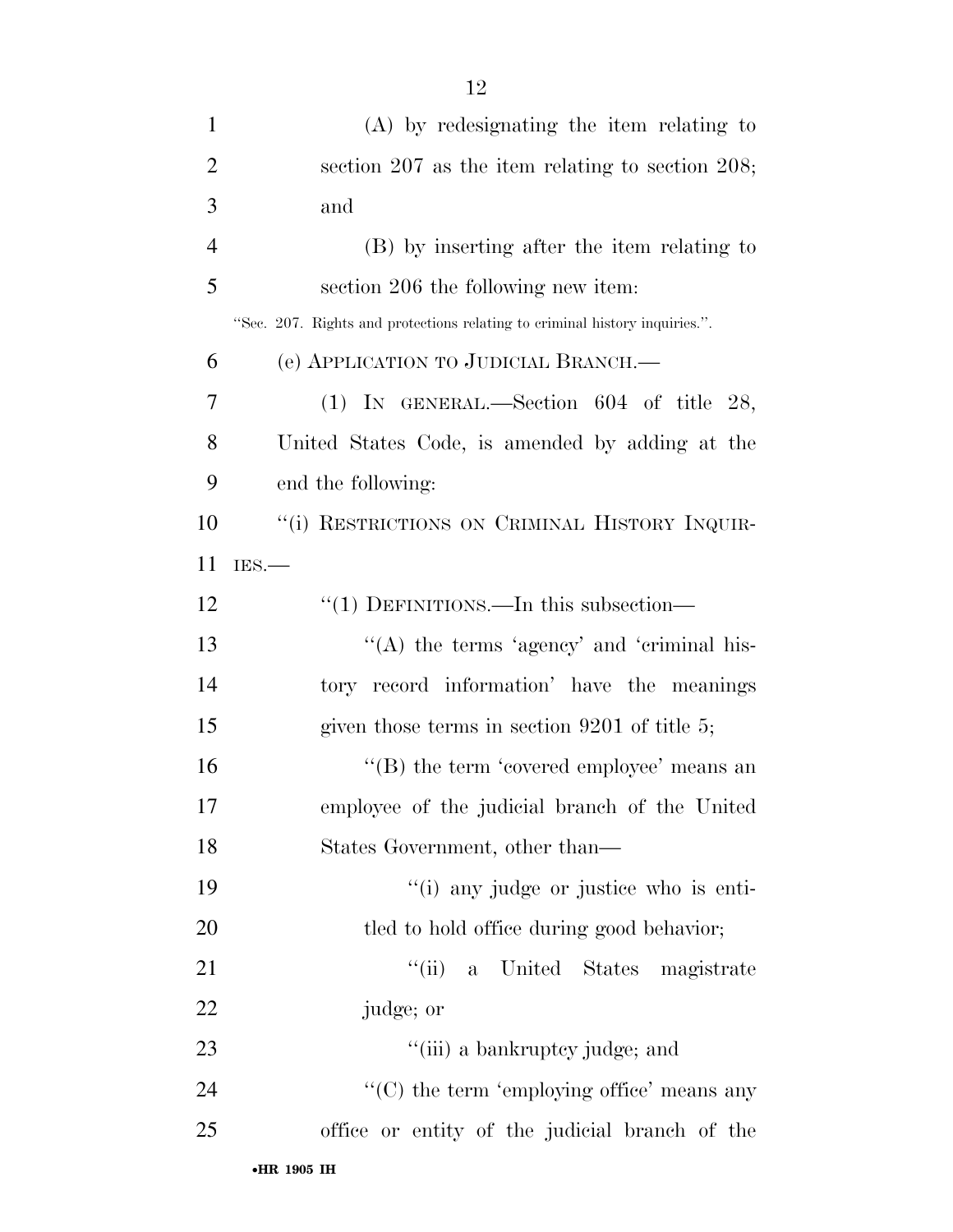United States Government that employs covered employees. 3 "(2) RESTRICTION.—A covered employee may not request that an applicant for employment as a covered employee disclose criminal history record in- formation if the request would be prohibited under section 9202 of title 5 if made by an employee of an agency. 9 "(3) EMPLOYING OFFICE POLICIES; COMPLAINT PROCEDURE.—The provisions of sections 9203 and 9206 of title 5 shall apply to employing offices and to applicants for employment as covered employees, consistent with regulations issued by the Director to implement this subsection. 15 "(4) ADVERSE ACTION.— ''(A) ADVERSE ACTION.—The Director may take such adverse action with respect to a covered employee who violates paragraph (2) as would be appropriate under section 9204 of 20 title 5 if the violation had been committed by an employee of an agency. 22 "'(B) APPEALS.—The Director shall by rule establish procedures providing for an ap-peal from any adverse action taken under sub-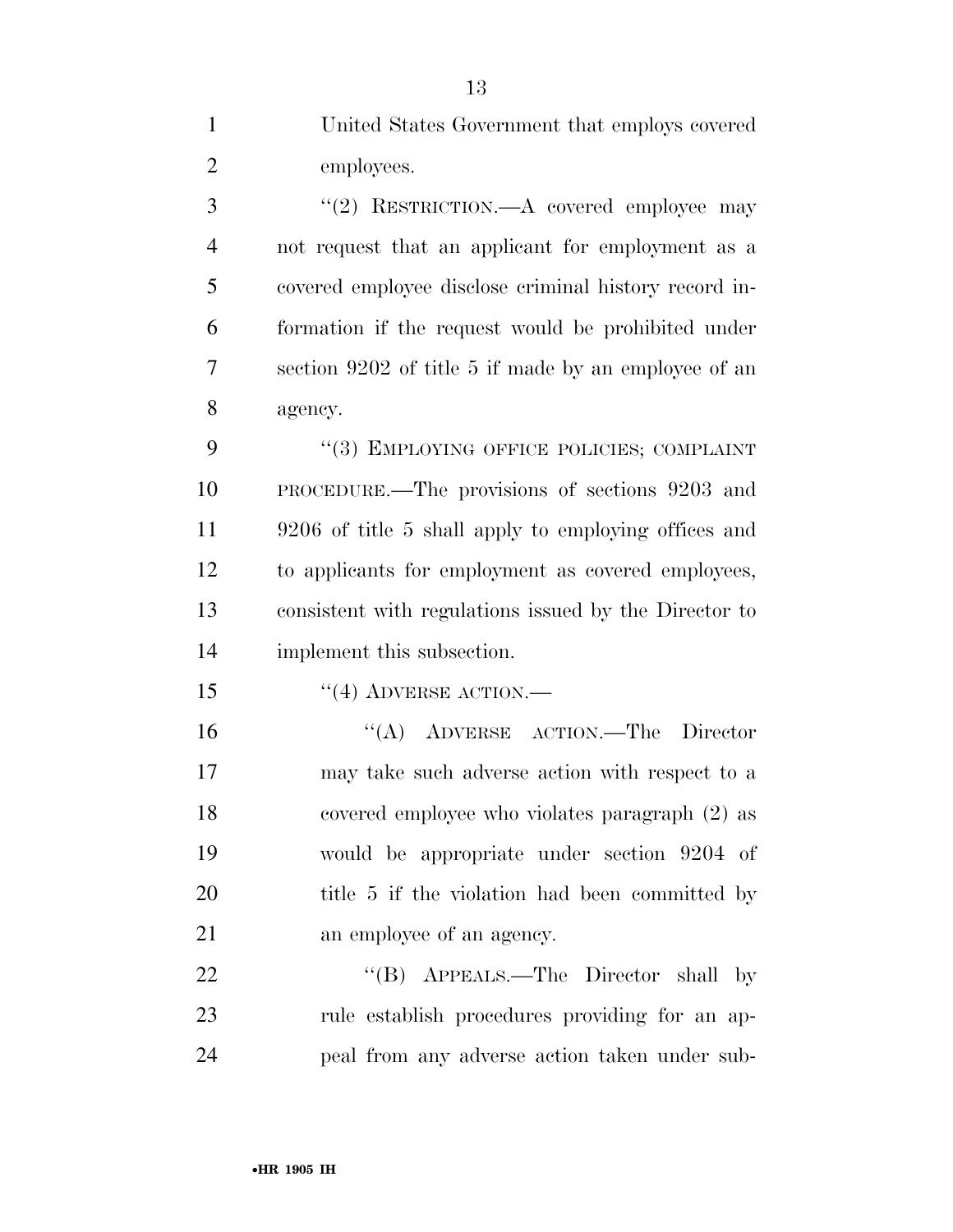| $\mathbf{1}$   | paragraph $(A)$ by not later than 30 days after  |
|----------------|--------------------------------------------------|
| $\overline{2}$ | the date of the action.                          |
| 3              | "(C) APPLICABILITY OF OTHER LAWS.-               |
| $\overline{4}$ | Except as provided in subparagraph (B), an ad-   |
| 5              | verse action taken under subparagraph (A) (in-   |
| 6              | cluding a determination in an appeal from such   |
| 7              | an action under subparagraph (B)) shall not be   |
| 8              | subject to appeal or judicial review.            |
| 9              | $\cdot\cdot$ (5) REGULATIONS TO BE ISSUED.—      |
| 10             | "(A) IN GENERAL.—Not later than $18$             |
| 11             | months after the date of enactment of the Fair   |
| 12             | Chance to Compete for Jobs Act of 2017, the      |
| 13             | Director shall issue regulations to implement    |
| 14             | this subsection.                                 |
| 15             | "(B) PARALLEL WITH AGENCY REGULA-                |
| 16             | TIONS.—The regulations issued under subpara-     |
| 17             | $graph(A)$ shall be the same as substantive reg- |
| 18             | ulations promulgated by the Director of the Of-  |
| 19             | fice of Personnel Management under section       |
| 20             | $2(b)(1)$ of the Fair Chance to Compete for Jobs |
| 21             | Act of 2017 except to the extent that the Direc- |
| 22             | tor of the Administrative Office of the United   |
| 23             | States Courts may determine, for good cause      |
| 24             | shown and stated together with the regulation,   |
| 25             | that a modification of such regulations would be |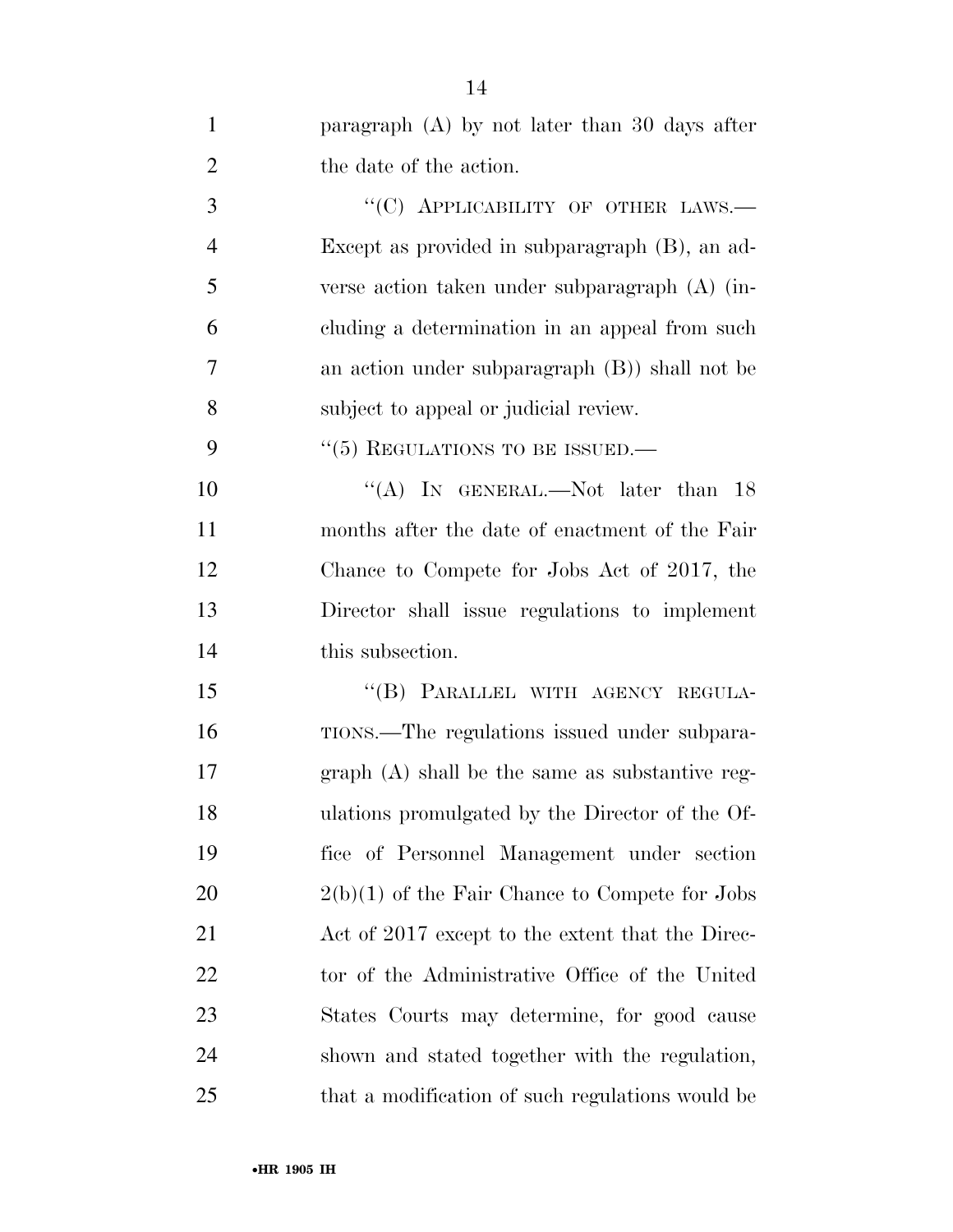| $\mathbf{1}$   | more effective for the implementation of the                |
|----------------|-------------------------------------------------------------|
| $\overline{2}$ | rights and protections under this subsection.               |
| 3              | EFFECTIVE DATE.—Paragraphs<br>(6)<br>(1)                    |
| $\overline{4}$ | through (4) shall take effect on the date on which          |
| 5              | section 9202 of title 5 applies with respect to agen-       |
| 6              | cies.".                                                     |
| 7              | SEC. 3. PROHIBITION ON CRIMINAL HISTORY INQUIRIES BY        |
| 8              | <b>CONTRACTORS PRIOR</b><br><b>CONDITIONAL</b><br><b>TO</b> |
| 9              | OFFER.                                                      |
| 10             | (a) CIVILIAN AGENCY CONTRACTS.—                             |
| 11             | (1) IN GENERAL.—Division $C$ of subtitle I of               |
| 12             | title 41, United States Code, is amended by adding          |
| 13             | at the end the following new section:                       |
| 14             | "§4713. Prohibition on criminal history inquiries by        |
|                |                                                             |
| 15             | contractors prior to conditional offer                      |
| 16             | "(a) LIMITATION ON CRIMINAL HISTORY INQUIR-                 |
| 17             | IES.                                                        |
| 18             | "(1) IN GENERAL.—Except as provided in para-                |
| 19             | graphs $(2)$ and $(3)$ , an executive agency—               |
| 20             | "(A) may not require that an individual or                  |
| 21             | sole proprietor who submits a bid for a contract            |
| 22             | to disclose criminal history record information             |
| 23             | regarding that individual or sole proprietor be-            |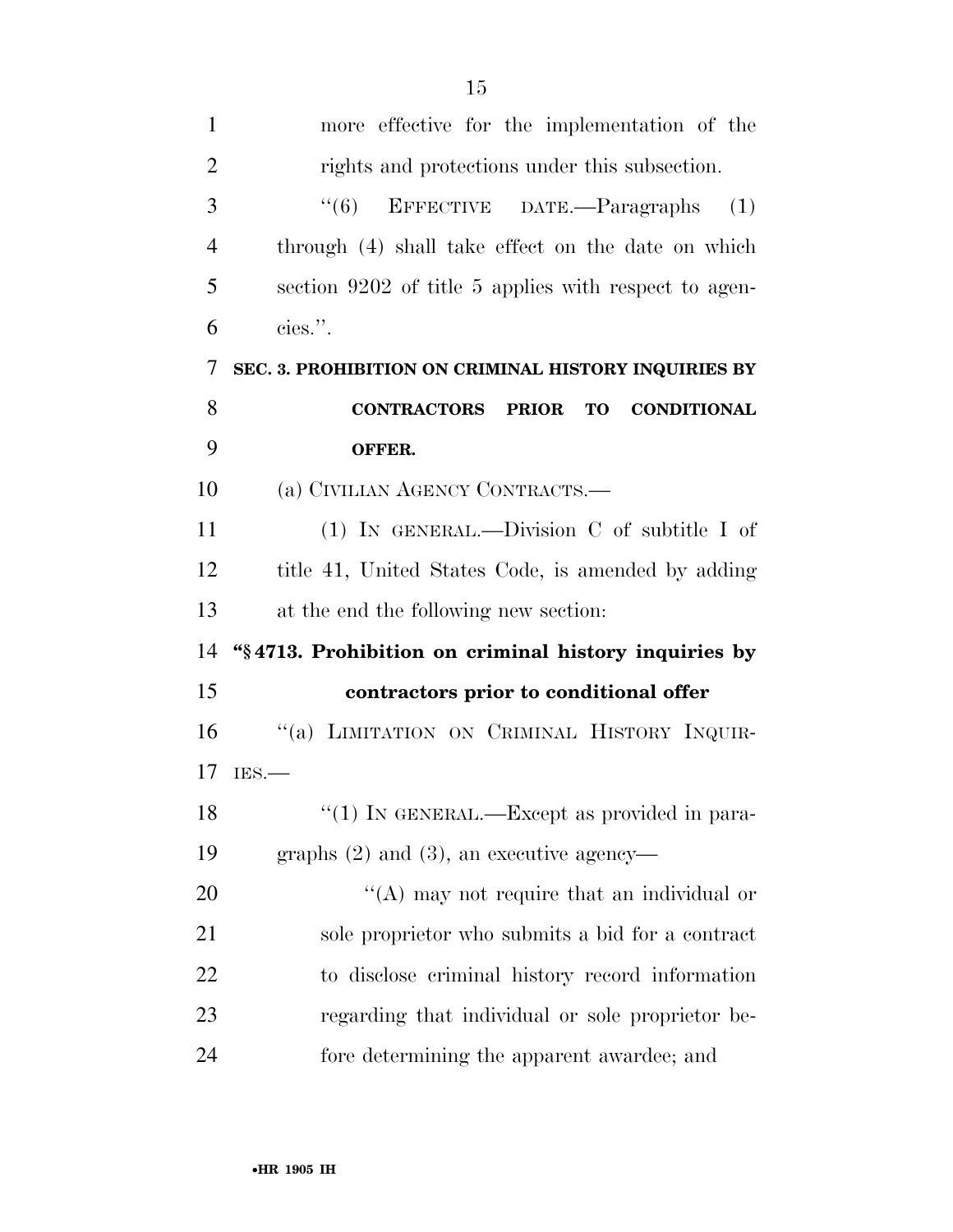$\langle$  (B) shall require as a condition of receiv- ing a Federal contract and receiving payments under such contract that the contractor may not verbally, or through written form, request the disclosure of criminal history record infor- mation regarding an applicant for a position re- lated to work under such contract before the contractor extends a conditional offer to the ap-plicant.

 $(2)$  OTHERWISE REQUIRED BY LAW.—The prohibition under paragraph (1) does not apply with respect to a contract if consideration of criminal his- tory record information prior to a conditional offer with respect to the position is otherwise required by law.

16 "(3) EXCEPTION FOR CERTAIN POSITIONS.— The prohibition under paragraph (1) does not apply with respect to a contract that requires an individual hired under the contract to access classified informa-20 tion or to have sensitive law enforcement or national security duties.

 ''(b) COMPLAINT PROCEDURES.—The Administrator of General Services shall establish and publish procedures under which an applicant for a position with a Federal contractor may submit to the Administrator a complaint,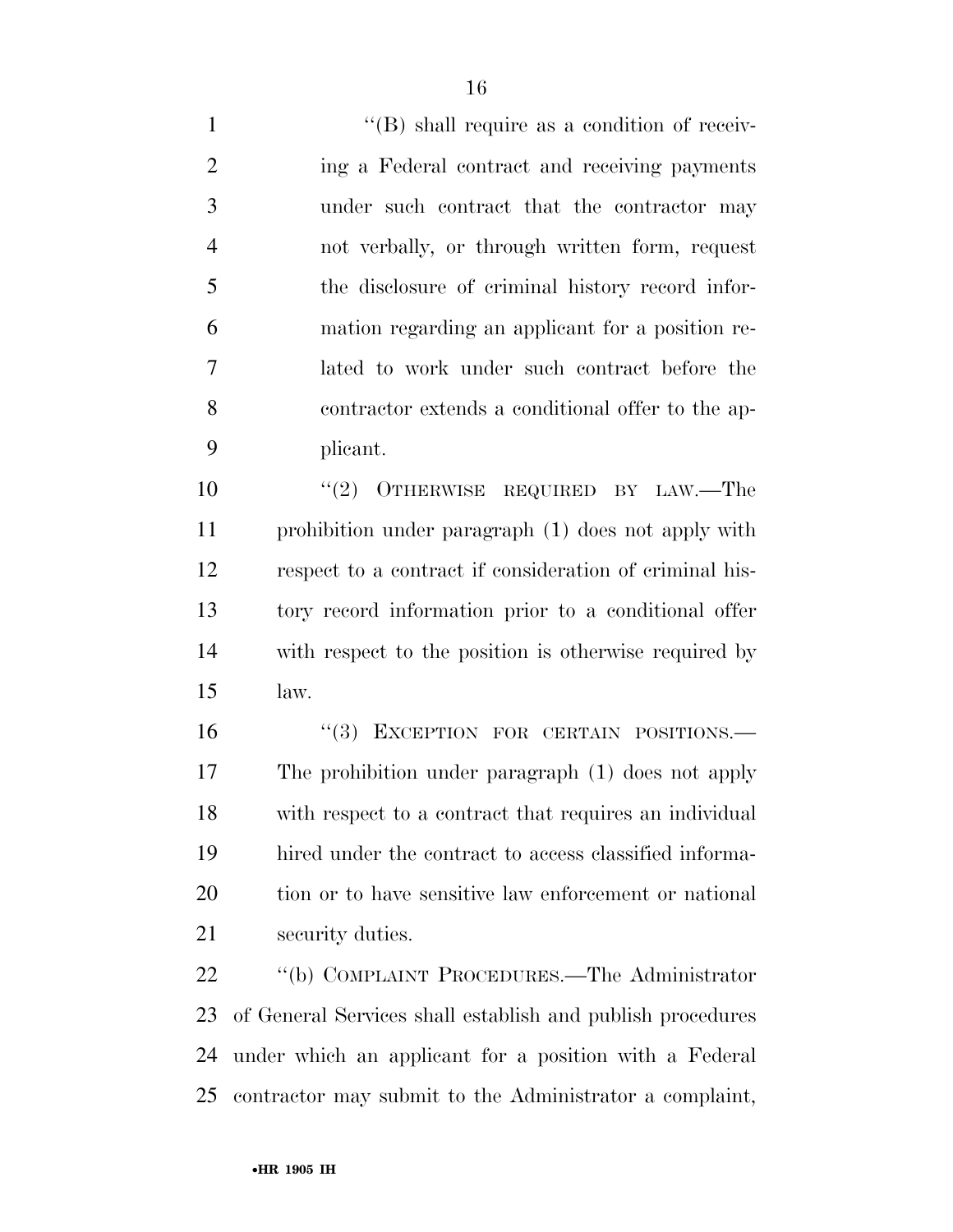| $\mathbf{1}$   | or any other information, relating to compliance by the |
|----------------|---------------------------------------------------------|
| $\overline{2}$ | contractor with subsection $(a)(1)(B)$ .                |
| 3              | "(c) ACTION FOR VIOLATIONS OF PROHIBITION ON            |
| $\overline{4}$ | CRIMINAL HISTORY INQUIRIES.                             |
| 5              | "(1) FIRST VIOLATION.—If the head of an exec-           |
| 6              | utive agency determines that a contractor has vio-      |
| 7              | lated subsection $(a)(1)(B)$ , such head shall—         |
| 8              | $\lq\lq$ notify the contractor;                         |
| 9              | "(B) provide 30 days after such notifica-               |
| 10             | tion for the contractor to appeal the determina-        |
| 11             | tion; and                                               |
| 12             | $\lq\lq$ issue a written warning to the con-            |
| 13             | tractor that includes a description of the viola-       |
| 14             | tion and the additional remedies that may apply         |
| 15             | for subsequent violations.                              |
| 16             | "(2) SUBSEQUENT VIOLATION.—If the head of               |
| 17             | executive agency determines that a contractor<br>an     |
| 18             | that was subject to paragraph (1) has committed a       |
| 19             | subsequent violation of subsection $(a)(1)(B)$ , such   |
| 20             | head shall notify the contractor, shall provide 30      |
| 21             | days after such notification for the contractor to ap-  |
| 22             | peal the determination, and, in consultation with the   |
| 23             | relevant Federal agencies, may take actions, depend-    |
| 24             | ing on the severity of the infraction and the contrac-  |
| 25             | tor's history of violations, including—                 |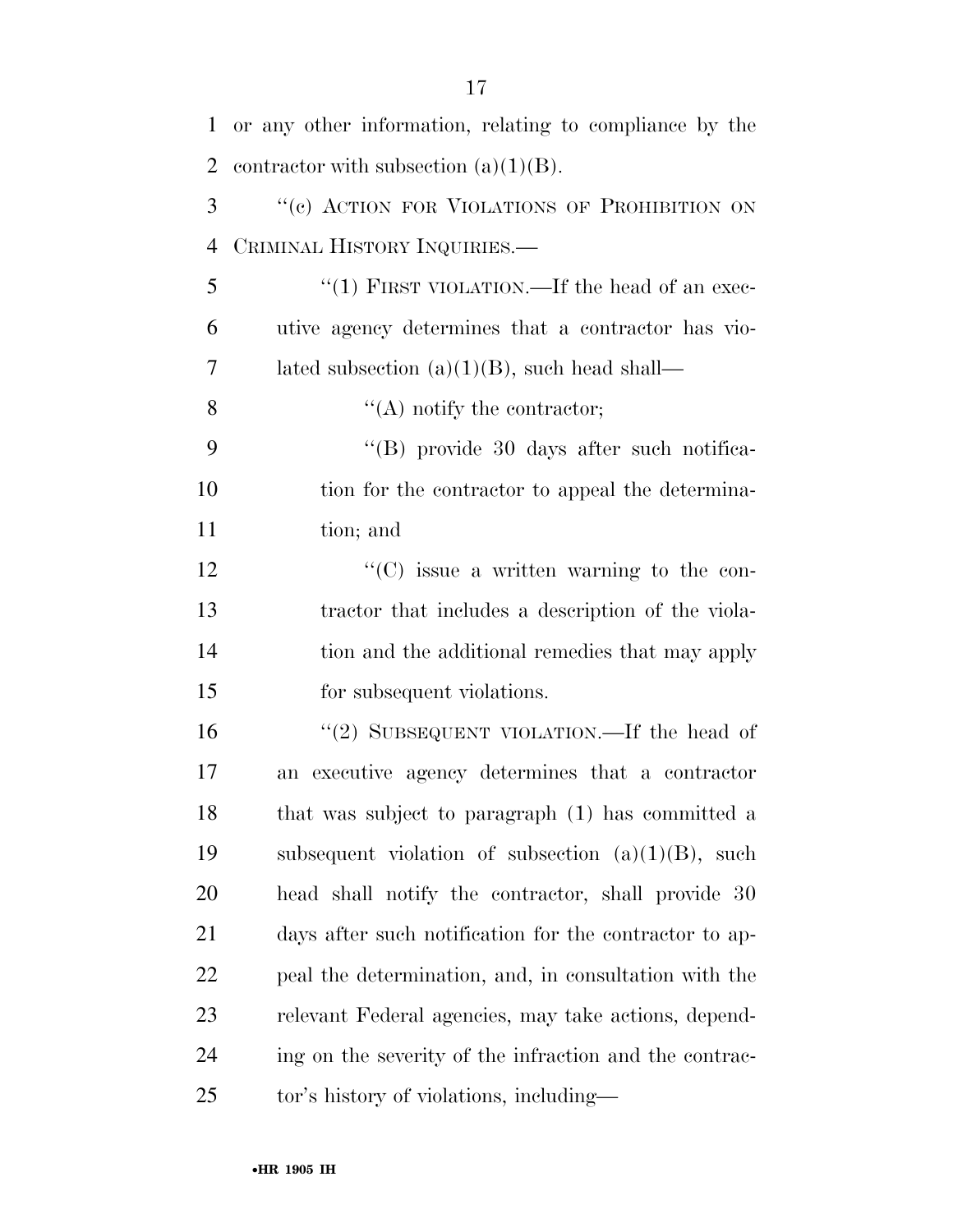| $\mathbf{1}$   | $\lq\lq$ providing written guidance to the             |
|----------------|--------------------------------------------------------|
| $\overline{2}$ | contractor that the contractor's eligibility for       |
| 3              | contracts requires compliance with this section;       |
| $\overline{4}$ | $\lq\lq$ requiring that the contractor respond         |
| 5              | within 30 days affirming that the contractor is        |
| 6              | taking steps to comply with this section;              |
| 7              | "(C) suspending payment under the con-                 |
| 8              | tract for which the applicant was being consid-        |
| 9              | ered;                                                  |
| 10             | $\lq\lq$ terminating the contract under which          |
| 11             | the applicant was being considered; and                |
| 12             | $\lq\lq(E)$ referring the contractor to the sus-       |
| 13             | pension and debarment office of the agency for         |
| 14             | consideration of actions pursuant to section 9.4       |
| 15             | of the Federal Acquisition Regulation.                 |
| 16             | "(d) DEFINITIONS.—In this section:                     |
| 17             | "(1) CONDITIONAL OFFER.—The term 'condi-               |
| 18             | tional offer' means an offer of employment for a po-   |
| 19             | sition related to work under a contract that is condi- |
| 20             | tioned upon the results of a criminal history inquiry. |
| 21             | (2)<br>CRIMINAL HISTORY RECORD<br><b>INFORMA-</b>      |
| 22             | TION.—The term 'criminal history record informa-       |
| 23             | tion' has the meaning given that term in section       |
| 24             | $9201$ of title 5.".                                   |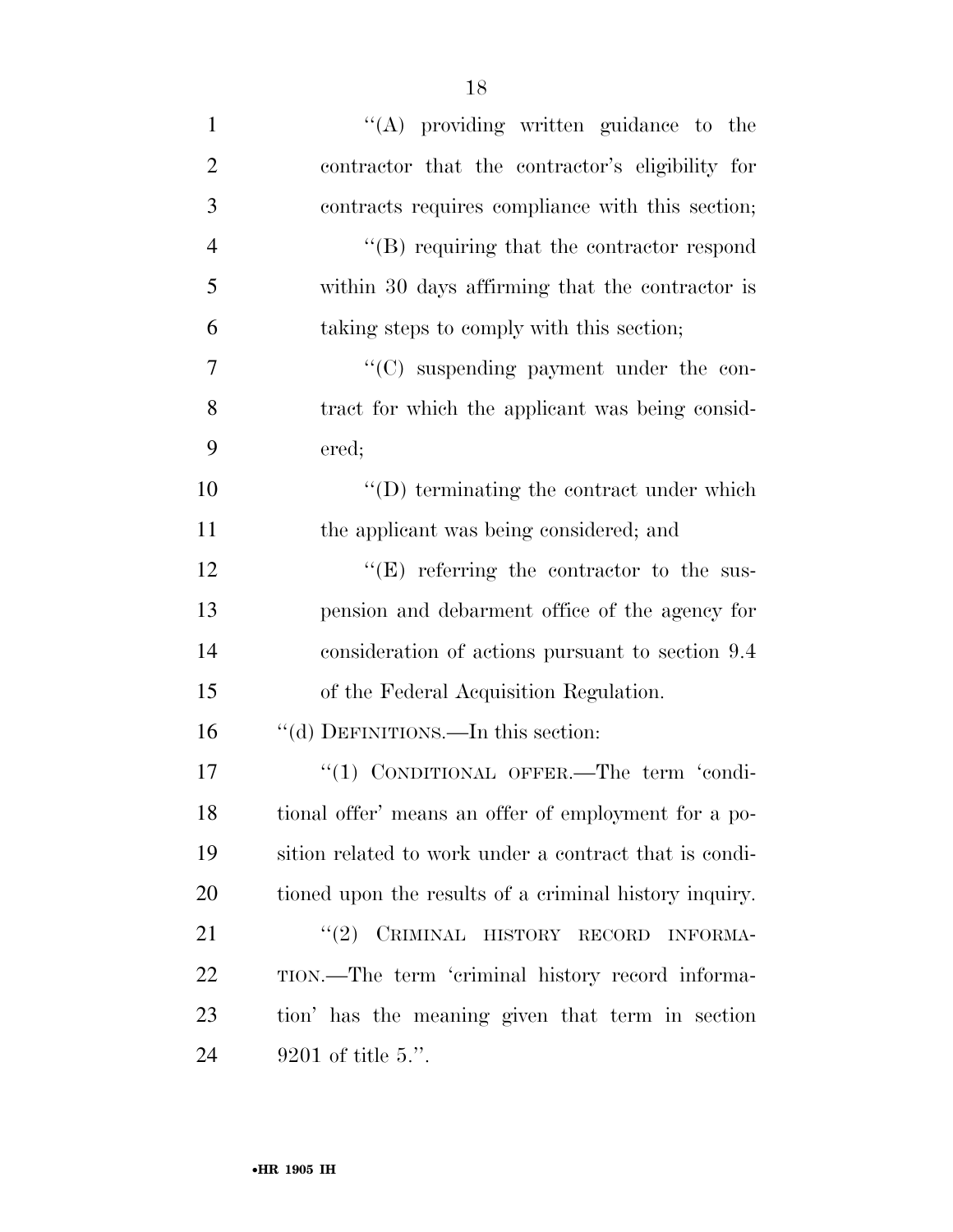| $\mathbf{1}$   | (2) CLERICAL AMENDMENT.—The table of sec-                                                          |
|----------------|----------------------------------------------------------------------------------------------------|
| $\overline{2}$ | tions for division C of subtitle I of title 41, United                                             |
| 3              | States Code, is amended by inserting after the item                                                |
| $\overline{4}$ | relating to section 4712 the following new item.                                                   |
|                | "4713. Prohibition on criminal history inquiries by contractors prior to condi-<br>tional offer.". |
| 5              | (3) EFFECTIVE DATE.—Section $4713(a)$ of title                                                     |
| 6              | 41, United States Code, as added by paragraph (1),                                                 |
| 7              | shall apply with respect to contracts awarded pursu-                                               |
| 8              | ant to solicitations issued after the effective date de-                                           |
| 9              | scribed in section $2(b)(2)$ of this Act.                                                          |
| 10             | (b) DEFENSE CONTRACTS.—                                                                            |
| 11             | (1) IN GENERAL.—Chapter $137$ of title 10,                                                         |
| 12             | United States Code, is amended by adding at the                                                    |
| 13             | end the following new section:                                                                     |
| 14             | "§2338. Prohibition on criminal history inquiries by                                               |
| 15             | contractors prior to conditional offer                                                             |
| 16             | "(a) LIMITATION ON CRIMINAL HISTORY INQUIR-                                                        |
| 17             | IES.                                                                                               |
| 18             | "(1) IN GENERAL.—Except as provided in para-                                                       |
| 19             | graphs $(2)$ and $(3)$ , the head of an agency—                                                    |
| <b>20</b>      | "(A) may not require that an individual or                                                         |
| 21             | sole proprietor who submits a bid for a contract                                                   |
| 22             | to disclose criminal history record information                                                    |
| 23             | regarding that individual or sole proprietor be-                                                   |
| 24             | fore determining the apparent awardee; and                                                         |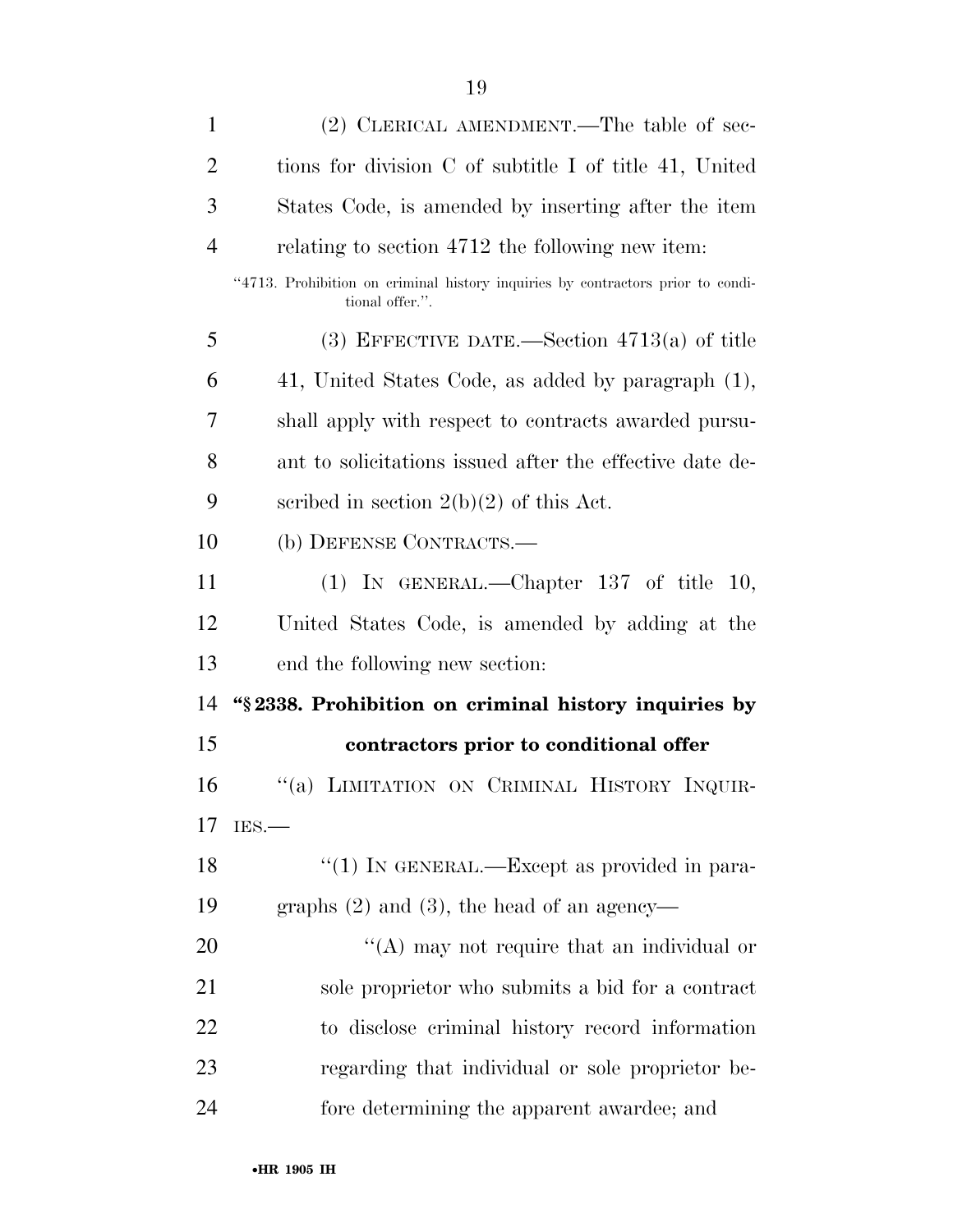$\langle$  (B) shall require as a condition of receiv- ing a Federal contract and receiving payments under such contract that the contractor may not verbally or through written form request the disclosure of criminal history record infor- mation regarding an applicant for a position re- lated to work under such contract before such contractor extends a conditional offer to the ap-plicant.

 $(2)$  OTHERWISE REQUIRED BY LAW.—The prohibition under paragraph (1) does not apply with respect to a contract if consideration of criminal his- tory record information prior to a conditional offer with respect to the position is otherwise required by law.

16 "(3) EXCEPTION FOR CERTAIN POSITIONS.— The prohibition under paragraph (1) does not apply with respect to a contract that requires an individual hired under the contract to access classified informa-20 tion or to have sensitive law enforcement or national security duties.

 ''(b) COMPLAINT PROCEDURES.—The Secretary of Defense shall establish and publish procedures under which an applicant for a position with a Department of Defense contractor may submit a complaint, or any other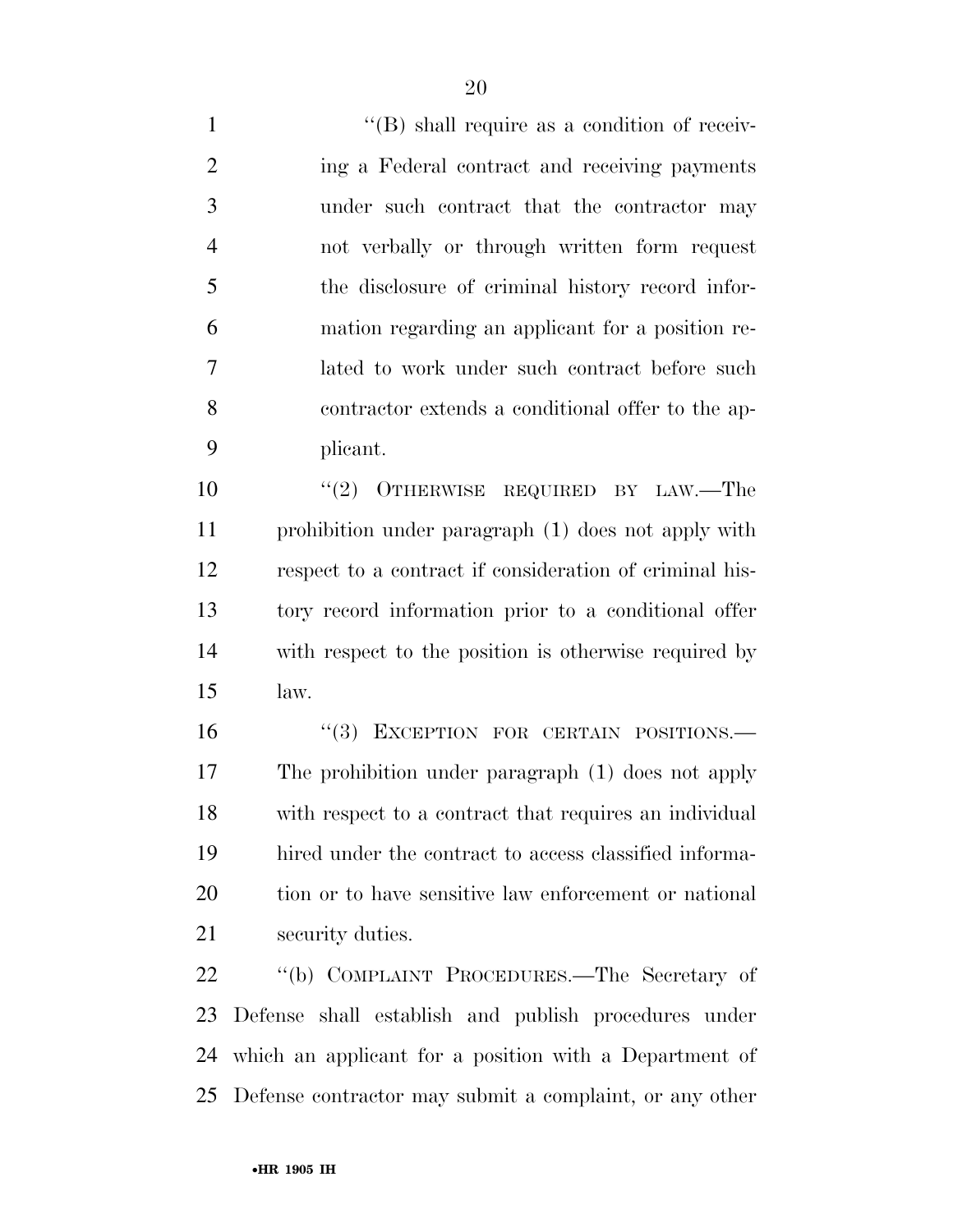information, relating to compliance by the contractor with 2 subsection  $(a)(1)(B)$ . ''(c) ACTION FOR VIOLATIONS OF PROHIBITION ON CRIMINAL HISTORY INQUIRIES.— ''(1) FIRST VIOLATION.—If the Secretary of Defense determines that a contractor has violated subsection (a)(1)(B), the Secretary shall—  $\mathcal{C}(A)$  notify the contractor; ''(B) provide 30 days after such notifica-10 tion for the contractor to appeal the determina- tion; and  $\cdot$  (C) issue a written warning to the con- tractor that includes a description of the viola- tion and the additional penalties that may apply for subsequent violations. ''(2) SUBSEQUENT VIOLATIONS.—If the Sec- retary of Defense determines that a contractor that was subject to paragraph (1) has committed a sub- sequent violation of subsection (a)(1)(B), the Sec-20 retary shall notify the contractor, shall provide 30 days after such notification for the contractor to ap- peal the determination, and, in consultation with the relevant Federal agencies, may take actions, depend- ing on the severity of the infraction and the contrac-tor's history of violations, including—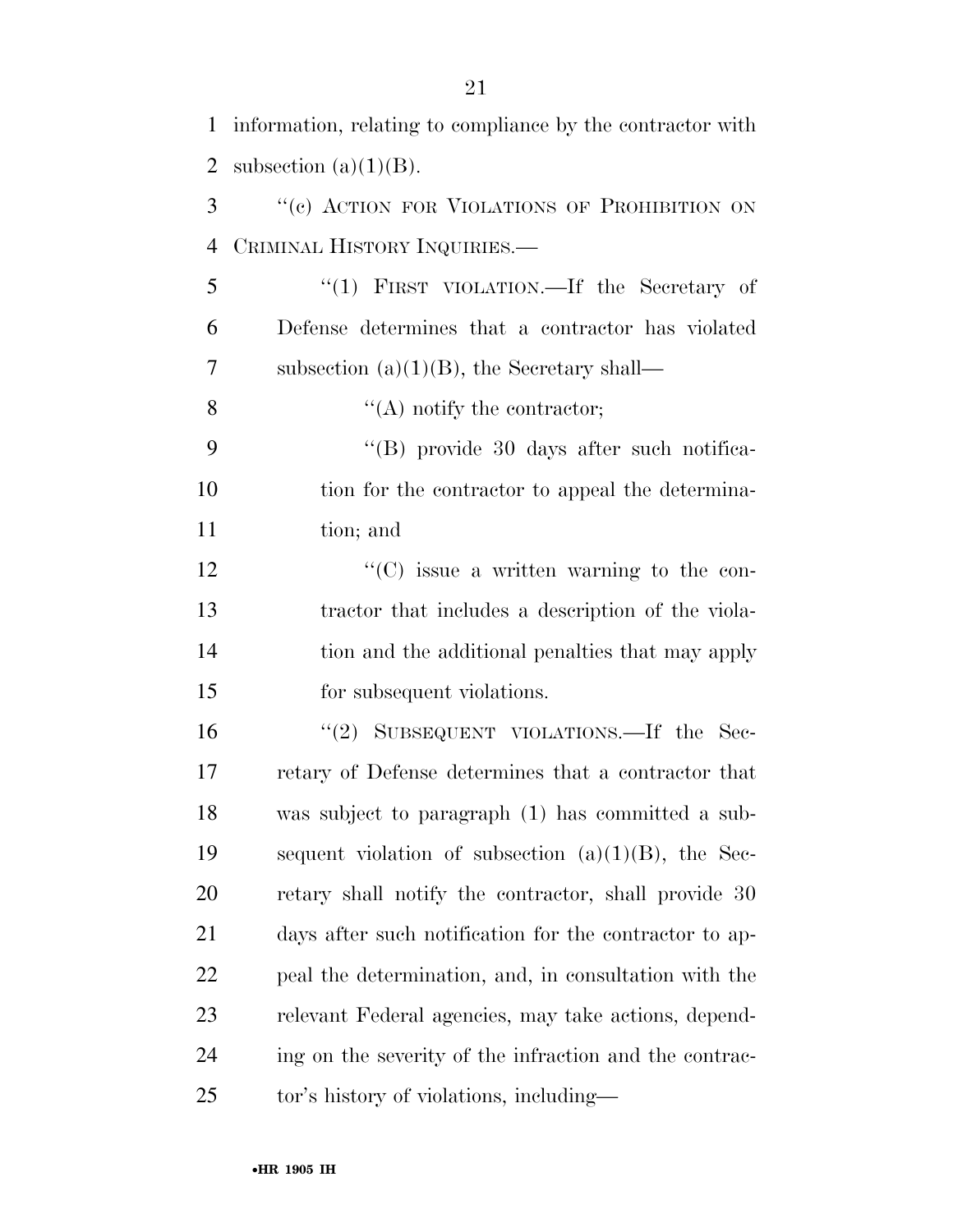| $\mathbf{1}$   | $\lq\lq$ providing written guidance to the             |
|----------------|--------------------------------------------------------|
| $\overline{2}$ | contractor that the contractor's eligibility for       |
| 3              | contracts requires compliance with this section;       |
| $\overline{4}$ | $\lq\lq$ requiring that the contractor respond         |
| 5              | within 30 days affirming that the contractor is        |
| 6              | taking steps to comply with this section;              |
| 7              | "(C) suspending payment under the con-                 |
| 8              | tract for which the applicant was being consid-        |
| 9              | ered;                                                  |
| 10             | $\lq\lq$ terminating the contract under which          |
| 11             | the applicant was being considered; and                |
| 12             | $\lq\lq(E)$ referring the contractor to the sus-       |
| 13             | pension and debarment office of the agency for         |
| 14             | consideration of actions pursuant to section 9.4       |
| 15             | of the Federal Acquisition Regulation.                 |
| 16             | "(d) DEFINITIONS.—In this section:                     |
| 17             | "(1) CONDITIONAL OFFER.—The term 'condi-               |
| 18             | tional offer' means an offer of employment for a po-   |
| 19             | sition related to work under a contract that is condi- |
| 20             | tioned upon the results of a criminal history inquiry. |
| 21             | (2)<br>CRIMINAL HISTORY RECORD<br><b>INFORMA-</b>      |
| 22             | TION.—The term 'criminal history record informa-       |
| 23             | tion' has the meaning given that term in section       |
| 24             | $9201$ of title 5.".                                   |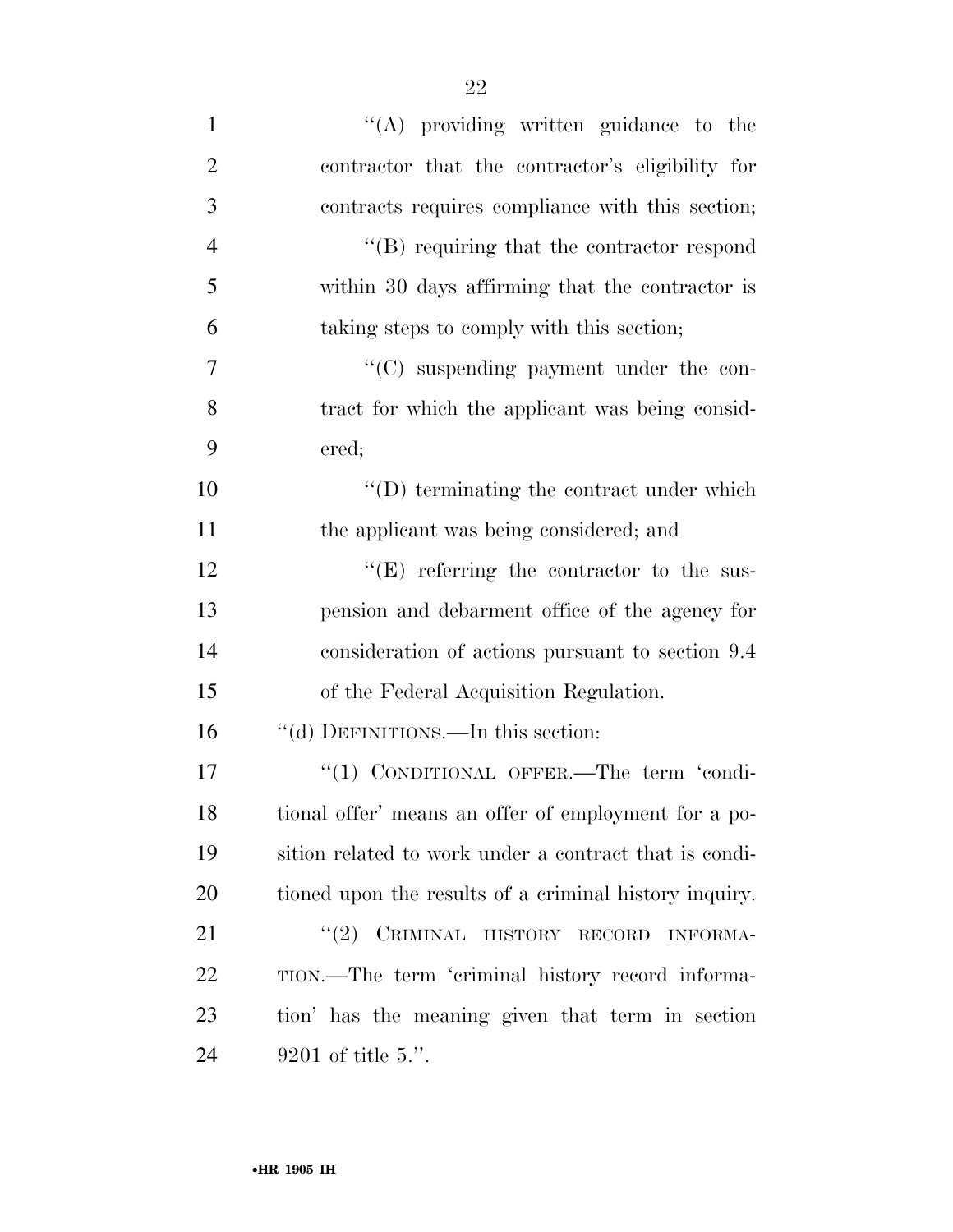| $\mathbf{1}$   | (2) EFFECTIVE DATE.—Section $2338(a)$ of title                                                     |
|----------------|----------------------------------------------------------------------------------------------------|
| $\overline{2}$ | 10, United States Code, as added by paragraph (1),                                                 |
| 3              | shall apply with respect to contracts awarded pursu-                                               |
| $\overline{4}$ | ant to solicitations issued after the effective date de-                                           |
| 5              | scribed in section $2(b)(2)$ of this Act.                                                          |
| 6              | (3) CLERICAL AMENDMENT.—The table of sec-                                                          |
| 7              | tions for chapter 137 of title 10, United States                                                   |
| 8              | Code, is amended by inserting after the item relating                                              |
| 9              | to section 2337 the following new item:                                                            |
|                | "2338. Prohibition on criminal history inquiries by contractors prior to condi-<br>tional offer.". |
| 10             | (c) REVISIONS TO FEDERAL ACQUISITION REGULA-                                                       |
| 11             | TION                                                                                               |
| 12             | (1) IN GENERAL.—Not later than 18 months                                                           |
| 13             | after the date of enactment of this Act, the Federal                                               |
| 14             | Acquisition Regulatory Council shall revise the Fed-                                               |
| 15             | eral Acquisition Regulation to implement section                                                   |
| 16             | 4713 of title 41, United States Code, and section                                                  |
| 17             | 2338 of title 10, United States Code, as added by                                                  |
| 18             | this section.                                                                                      |
| 19             | (2) CONSISTENCY WITH OFFICE OF PERSONNEL                                                           |
| 20             | MANAGEMENT REGULATIONS.—The Federal Acquisi-                                                       |
| 21             | tion Regulatory Council shall revise the Federal Ac-                                               |
| 22             | quisition Regulation under paragraph (1) to be con-                                                |
| 23             | sistent with the regulations issued by the Director of                                             |
|                |                                                                                                    |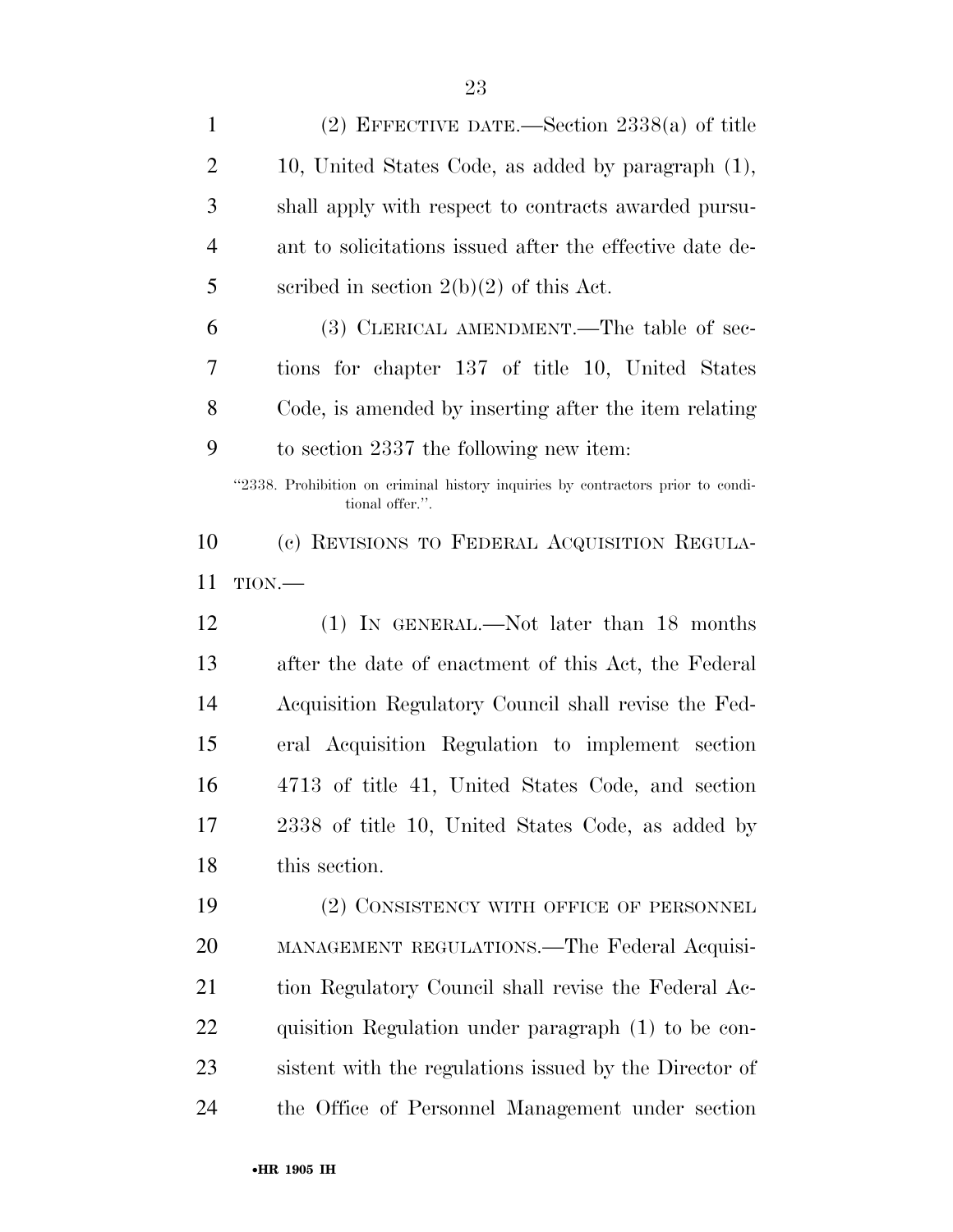| $\mathbf{1}$   | $2(b)(1)$ to the maximum extent practicable. The          |
|----------------|-----------------------------------------------------------|
| $\overline{2}$ | Council shall include together with such revision an      |
| 3              | explanation of any substantive modification of the        |
| $\overline{4}$ | Office of Personnel Management regulations, includ-       |
| 5              | ing an explanation of how such modification will          |
| 6              | more effectively implement the rights and protec-         |
| 7              | tions under this section.                                 |
| 8              | SEC. 4. REPORT ON EMPLOYMENT OF INDIVIDUALS FOR-          |
| 9              | MERLY INCARCERATED IN FEDERAL PRIS-                       |
| 10             | ONS.                                                      |
| 11             | (a) DEFINITION.—In this section, the term "covered        |
| 12             | individual"-                                              |
| 13             | (1) means an individual who has completed a               |
| 14             | term of imprisonment in a Federal prison for a Fed-       |
| 15             | eral criminal offense; and                                |
| 16             | $(2)$ does not include an alien who is or will be         |
| 17             | removed from the United States for a violation of         |
| 18             | the immigration laws (as such term is defined in sec-     |
| 19             | tion 101 of the Immigration and Nationality Act (8)       |
| 20             | $U.S.C. 1101)$ ).                                         |
| 21             | (b) STUDY AND REPORT REQUIRED.—The Director               |
| 22             | of the Bureau of Justice Statistics, in coordination with |
| 23             | the Director of the Bureau of the Census, shall—          |
| 24             | $(1)$ not later than 6 months after the date of           |
| 25             | enactment of this Act, design and initiate a study on     |